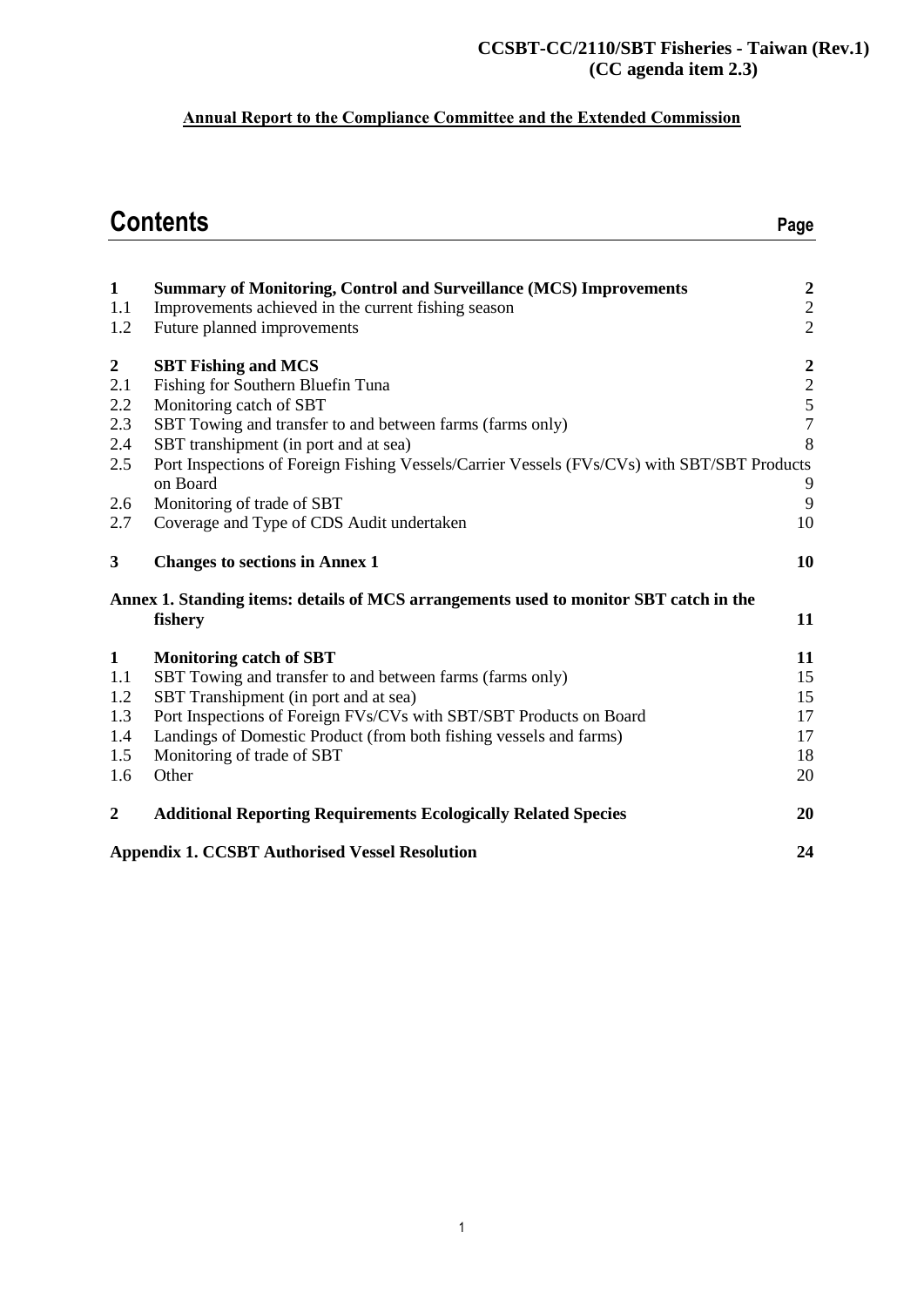# **1 Summary of Monitoring, Control and Surveillance (MCS) Improvements**

# **1.1 Improvements achieved in the current fishing season**

*Provide details of MCS improvements achieved for the current fishing season.*

Taiwan has commissioned third parties in Japan to conduct examinations of its SBT transhipped at sea and then directly exported to Japan. Starting in the 2021 fishing season, the officials of the Fisheries Agency of Taiwan validate the Catch Monitoring Form (CMF) of above SBT based on the examination report from Japan. Such arrangement has improved on the shortcoming that regional observers dispatched by regional fisheries management organizations (RFMOs) onboard cannot accurately estimate the amount of the weight and number of SBT transhipped at sea. In addition, all fishing vessels authorized to fish for SBT are requested to report catch and effort, and individual length and weight of SBT through an electronic logbook system (e-logbook) daily since 2016.

To straighten the fisheries management, Taiwan Government has adopted the Act for Distant Water Fisheries (DWFA) and 15 implementing regulations which entered into force on the 20th Jan 2017. The scope of the DWFA covers all Taiwan flagged fishing vessels operating in the area beyond national jurisdiction, as well as nationals who engage in distant water fisheries and related activities. Any fishing vessel or Taiwanese nationals that violate the DWFA will be subject to punishment which includes a huge amount of fine to deprive of their illegal profit, suspension or revocation of fishing license, or confiscation of catches, fishing gears, or even fishing vessels.

Starting from 30th June 2016, all Taiwan-flagged distant water fishing vessels shall land or tranship their catch in 32 designated foreign ports. The minimum inspection coverage is 5% of vessels and is carried out by the on-site authorized inspectors, missioned inspectors, the independent third party commissioned by the Taiwan authority, and inspectors of the port States.

To prevent, deter, and eliminating illegal, unreported, and unregulated (IUU) fishing activities, as well as to set principles and standards for the development and implementation of MCS policies and measures for fisheries, the competent authorities, through the effort made by the cross-ministerial Combating IUU Task Force, adopted the National Plan of Control and Inspection for Fisheries (NPCI) on 25 October 2016 and renewed in 2018. The goal of the NPCI is to improve the fisheries and other competent authorities' management capacity. It includes the principles and standards for developing MCS policies and measures, as well as the guidelines for risk assessment and control, with effective utilization of limited resources in mind.

# **1.2 Future planned improvements**

*Describe any MCS improvements that are being planned for future fishing seasons and the expected implementation date for such improvements.*

N/A

# **2 SBT Fishing and MCS**

# **2.1 Fishing for Southern Bluefin Tuna**

### **2.1.1 Catch and allocation**

*Specify the Effective Catch Limit, carry-forward of quota, total available catch, and attributable catch for the three most recently completed fishing seasons in Table 1. All figures should be provided in tonnes.*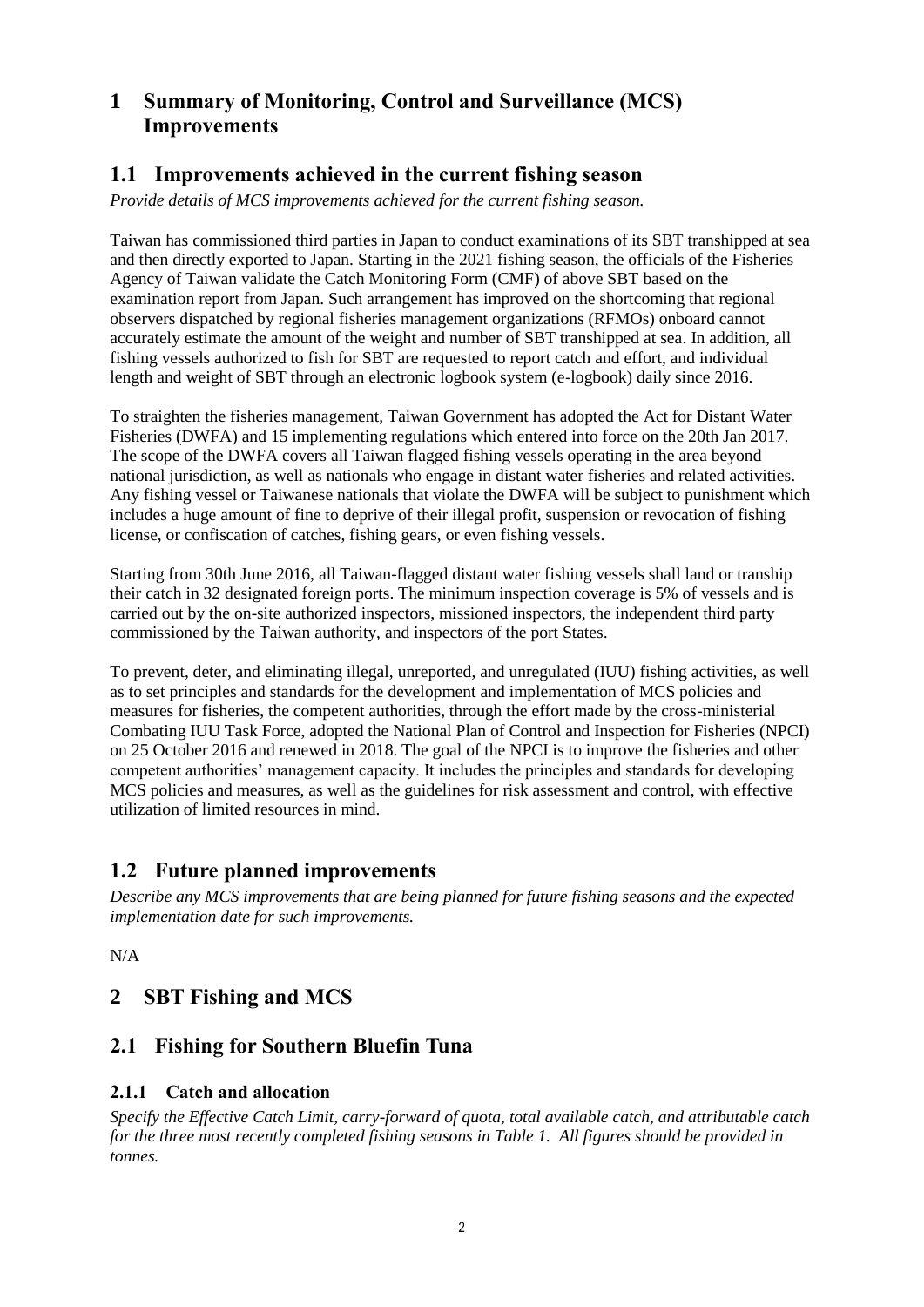**Table 1. Effective catch limit, carry-forward, total available catch, and attributable catch.** 

| A                               | B                                                    | C                                                                 | D                                                             | E                                              |
|---------------------------------|------------------------------------------------------|-------------------------------------------------------------------|---------------------------------------------------------------|------------------------------------------------|
| <b>Fishing Season</b>           | Effective<br>Catch<br>Limit <sup>1</sup><br>(tonnes) | Quota Carried<br>Forward to<br>this Fishing<br>Season<br>(tonnes) | Total<br>Available<br>$\text{Catch}^2$<br>$(B+C)$<br>(tonnes) | Attributable<br>catch <sup>3</sup><br>(tonnes) |
| March $2018 -$<br>February 2019 | 1,240.5                                              | 33.2                                                              | 1,273.7                                                       | 1,221                                          |
| March $2019 -$<br>February 2020 | 1,240.5                                              | 34.726                                                            | 1,275.226                                                     | 1,240                                          |
| March $2020 -$<br>February 2021 | 1,240.5                                              | 21.285                                                            | 1,261.785                                                     | 1,126                                          |

### **2.1.2 Allowances and SBT mortality for each sector**

*Specify the allowances and SBT mortality for each sector during the three most recently completed fishing seasons in Table 2. If information on SBT mortality is not available for a particular sector, use the best estimates of catch. All figures to be provided in tonnes.*

#### **Table 2. Allowances and SBT mortality for each sector.**

|                              |                       | Commercial fishing operations whether primarily targeting SBT or not |                       |                                |
|------------------------------|-----------------------|----------------------------------------------------------------------|-----------------------|--------------------------------|
| Sector                       |                       | Sector 1: (Authorized commercial<br>longline)                        |                       | Sector 2: (Discards)           |
| Fishing season               | National<br>allowance | Mortalities<br>(tonnes)                                              | National<br>allowance | <b>Mortalities</b><br>(tonnes) |
| March $2018$ – February 2019 | 1.273.7               | 1.211                                                                | 10                    | 10                             |
| March 2019 – February 2020   | 1,275.226             | 1.229                                                                | 10                    | 10                             |
| March 2020 - February 2021   | 1,261.785             | 1.116                                                                | 10                    | 10                             |

### **2.1.3 SBT Catch (retained and non-retained)**

*For the three most recently completed fishing seasons, specify the weight (in tonnes) and number of SBT for each sector (e.g. commercial longline, commercial purse seine, commercial charter fleet, commercial domestic fleet, recreational fishing, customary and/or traditional fishing and artisanal fishing) in Table 3. Provide the best estimate if reported data is not available. Figures should be provided for both retained SBT and non-retained SBT. For all non-farming sectors, "Retained SBT" includes SBT retained on vessel and "Non-Retained SBT" includes those returned to the water. For farming, "Retained SBT" includes SBT stocked to farming cages and towing mortalities. If possible, provide both the weight in tonnes and the number of individuals in square brackets (e.g. [250]) for each sector. Table cells should not be left empty. If the value is zero, enter "0".*

#### **Table 3. SBT catch (retained and non-retained)**

l <sup>1</sup> Effective catch limit is the Member's allocation plus any adjustments for agreed short term changes to the National Allocation. For example, see column 3 of Table 1 at paragraph 87 of the Report of CCSBT 24.

<sup>&</sup>lt;sup>2</sup> Total available catch means a Member's Effective Catch Limit allocation for that quota year plus any amount of unfished allocation carried forward to that quota year.

<sup>&</sup>lt;sup>3</sup> 'A Member or CNM's attributable catch against its national allocation is the total Southern Bluefin Tuna mortality resulting from fishing activities within its jurisdiction or control including, inter alia, mortality resulting from: commercial fishing operations whether primarily targeting SBT or not; releases and/or discards; recreational fishing; customary and/or traditional fishing; and artisanal fishing.'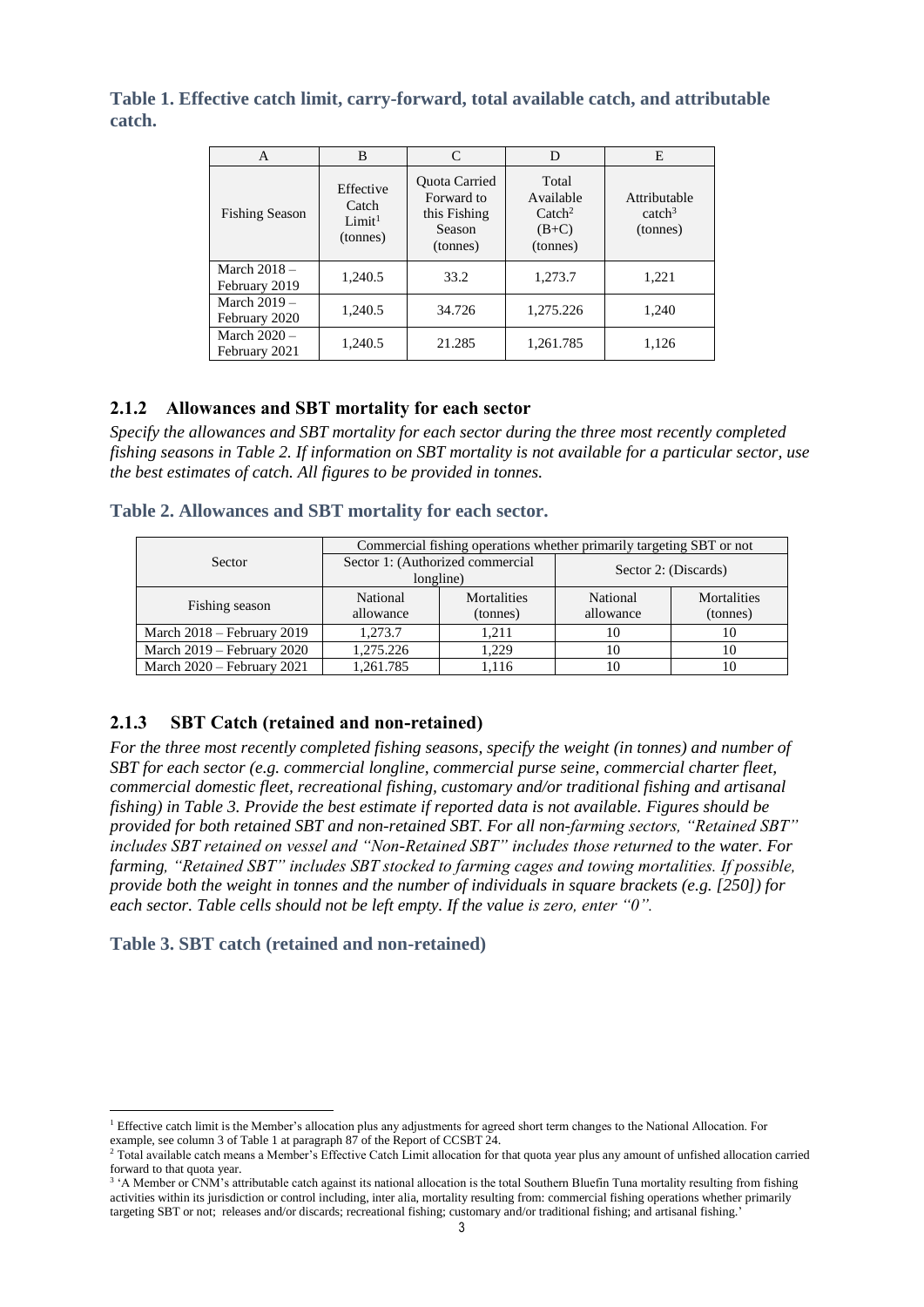|                                  |                                                  |                                |                        | Retained and discarded SBT     |                                  |                                |                                            |                                |
|----------------------------------|--------------------------------------------------|--------------------------------|------------------------|--------------------------------|----------------------------------|--------------------------------|--------------------------------------------|--------------------------------|
|                                  | Commercial sectors (all weights are in tonnes)   |                                |                        |                                |                                  |                                |                                            |                                |
| Fishing<br>Season                | Sector 1<br>(Authorized commercial)<br>longline) |                                | Sector 2<br>(N/A)      |                                | Sector 3:<br>Recreational sector |                                | Sector 4:<br>Customary/artisanal<br>sector |                                |
|                                  | Retained<br><b>SBT</b>                           | Non-<br>Retained<br><b>SBT</b> | Retained<br><b>SBT</b> | Non-<br>Retained<br><b>SBT</b> | Retained<br><b>SBT</b>           | Non-<br>Retained<br><b>SBT</b> | Retained<br><b>SBT</b>                     | Non-<br>Retained<br><b>SBT</b> |
| March 2018<br>- February<br>2019 | 1,211                                            | $[559]$                        |                        |                                |                                  |                                |                                            |                                |
| March 2019<br>- February<br>2020 | 1,229                                            | [705]                          |                        |                                |                                  |                                |                                            |                                |
| March 2020<br>- February<br>2021 | 1.116                                            | [434]                          |                        |                                |                                  |                                |                                            |                                |

#### **2.1.4 The number of vessels in each sector**

*Specify the fishing season and number of vessels that caught SBT in each sector during the three most recently completed fishing seasons in Table 4.*

*In cases where vessel numbers are not able to be provided, specify the best estimate.* 

### **Table 4. Vessels by Sector**

|                                 | Number of vessels                            |                  |                        |                               |  |
|---------------------------------|----------------------------------------------|------------------|------------------------|-------------------------------|--|
|                                 | Commercial sectors                           |                  | Sector 3: Recreational | Sector 4:                     |  |
| Fishing season                  | Sector 1 (Authorized<br>commercial longline) | Sector 2 $(N/A)$ | sector                 | Customary/artisanal<br>sector |  |
| March $2018 -$<br>February 2019 |                                              |                  |                        |                               |  |
| March $2019 -$<br>February 2020 | 72                                           |                  |                        |                               |  |
| March $2020 -$<br>February 2021 | 70                                           |                  |                        |                               |  |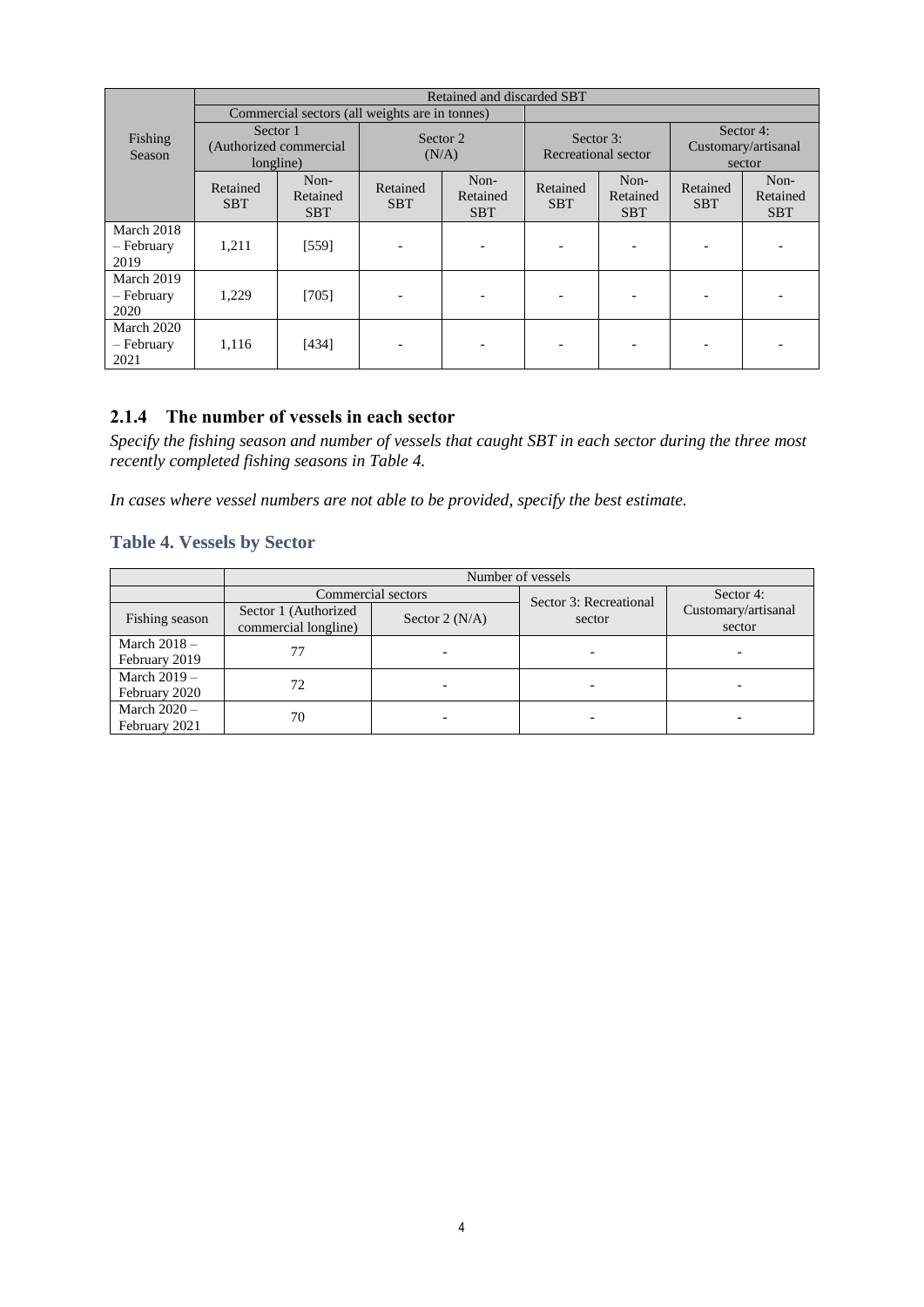# **2.2 Monitoring catch of SBT**

### **2.2.1 Daily logbooks**

*i. If daily logbooks are not mandatory, specify the % of SBT fishing where daily logbooks were required.* 

Completion of daily log book is mandatory.

*ii. Specify whether the effort and catch information collected complied with that specified in the "Characterisation of the SBT Catch" section of the CCSBT Scientific Research Plan (Attachment D of the SC5 report), including both retained and discarded catch. If not, describe the non-compliance.*

The effort and catch information collected complies with that specified in the "Characterisation of the SBT Catch" section of the CCSBT Scientific Research Plan, including both retained and discarded catch. Noting that sex, gonad, otolith and other biological information is mainly collected by scientific observers.

#### **2.2.2 Additional reporting methods (such as real time monitoring programs)**

*i. If multiple reporting methods exists (e.g. daily, weekly and/or month SBT catch reporting, reporting of tags and SBT measurements, reporting of ERS interactions etc) then, for each reporting method, specify if it was mandatory, and if not, specify the % of SBT fishing the reporting method covered.*

The mandatory daily log book is submitted to the competed authority or a commissioned professional institution (Overseas Fisheries Development Council, OFDC) through electronic means, which consist of date of catch, vessel position, date and time of set, number of hooks set, target species, the related species including ERS (e.g., sharks, seabirds, sea turtles, etc.), individual measurements of SBT (length, weight, and product type), and discards/release of ERS.

### **2.2.3 Scientific Observers**

*i. Provide the percentage of the SBT catch and effort observed in the three most recently completed fishing seasons for each sector (e.g. longline, purse seine, commercial charter fleet, and domestic fleet) in Table 5. The unit of effort should be hooks for longline and sets for purse seine.* 

|                               | Sector 1         |                 | Sector 2         |                 |
|-------------------------------|------------------|-----------------|------------------|-----------------|
| Fishing season                | % effort<br>obs. | % catch<br>obs. | % effort<br>obs. | % catch<br>obs. |
| March 2018 – February<br>2019 | 16.0%            | 10.8%           |                  |                 |
| March 2019 – February<br>2020 | 19.0%            | 14.0%           |                  |                 |
| March 2020 - February<br>2021 | 10.7%            | 10.0%           |                  |                 |

#### **Table 5. Observer coverage of SBT catch and effort**

*ii. Specify whether the observer program complied with the CCSBT Scientific Observer Program Standards. If not, describe the non-compliance. Also indicate whether there was any exchange of observers between Members.*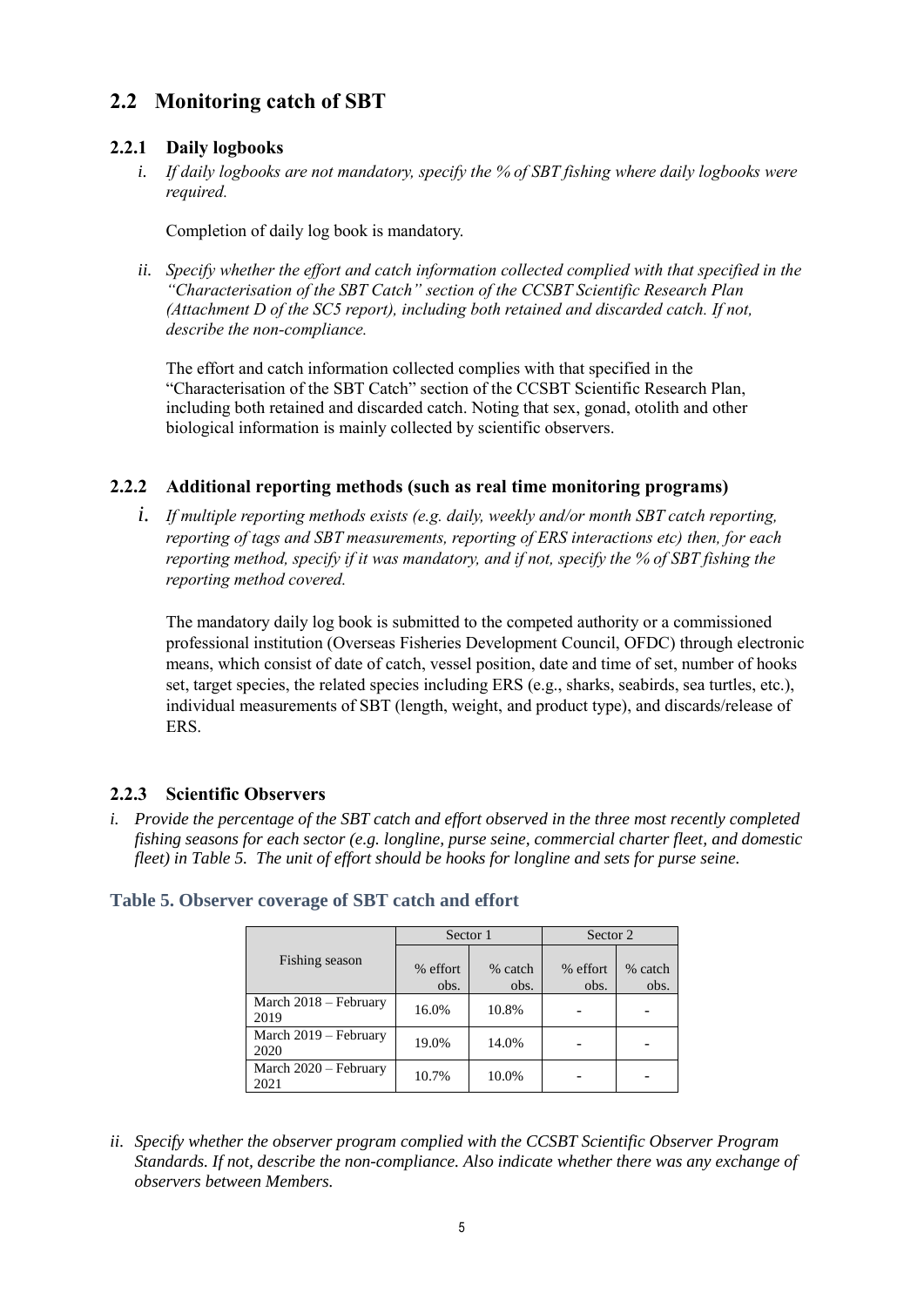The observer program of Taiwan has complied with the CCSBT Scientific Observer Program Standards.

#### **2.2.4 Vessel Monitoring System (VMS)**

For the most recently completed fishing season for Member-flagged authorised carrier vessels and fishing vessels fishing for or taking SBT specify:

*i. Was a mandatory VMS that complies with CCSBT's VMS resolution in operation?*

VMS for SBT vessels that complies with CCSBT's VMS resolution is mandatory and in operation.

*ii. If a mandatory VMS that complies with CCSBT's VMS resolution was not in operation, provide details of non-compliance and plans for further improvement.* 

N/A

- *iii. The number of its flag 1) fishing vessels (FVs) and 2) carrier vessels (CVs) that were required to report to a National VMS system:-* 1) FVs:70 2) CVs:35
- *iv. The number of its flag 1) fishing vessels (FVs) and 2) carrier vessels (CVs) that actually reported to a National VMS system:-* 1) FVs:70 2) CVs:35
- *v. Reasons for any non-compliance with VMS requirements and action taken by the Member.*

No VMS related non-compliance was found.

*vi. In the event of a technical failure of a vessel's VMS, the vessel's geographical position (latitude and longitude) at the time of failure and the length of time the VMS was inactive.*

If the ALC onboard is lost the signal connection or mal-functional, the vessel operator or captain are required to manually report the VMS information by facsimile to the competent authority or a commissioned professional institution (OFDC) at least every 4 hours until the VMS onboard is operational again. The vessel positions during the signal-lost or malfunctional period shall be recorded by an automatic recording satellite navigator and store onboard for inspection.

*vii. A description of any investigations initiated in accordance with paragraph 3(b) of the CCSBT VMS resolution including progress to date and any actions taken.*

There have been no investigations initiated in accordance with paragraph 3(b) of the CCSBT VMS resolution.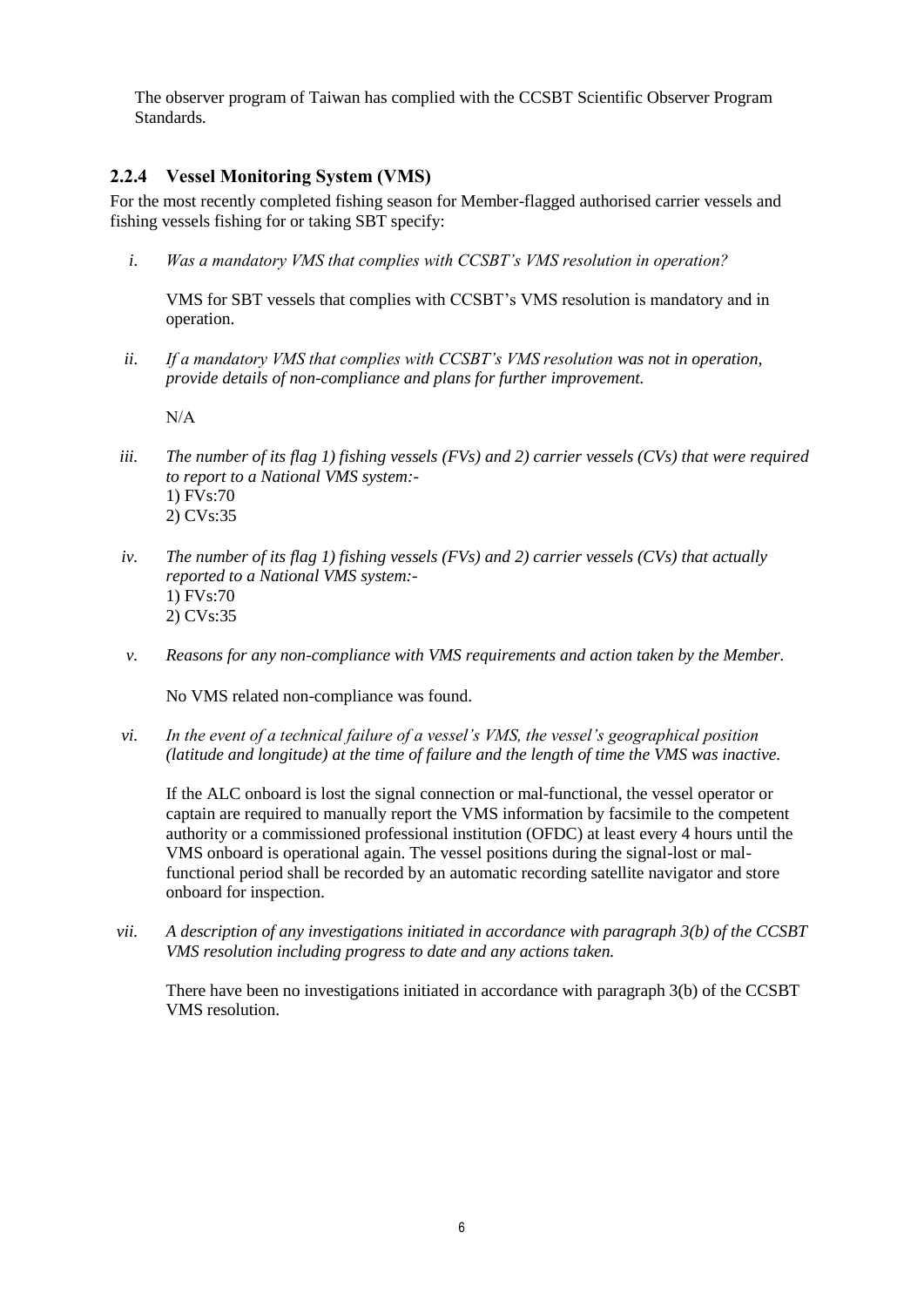### **2.2.5 At-sea inspections**

*Specify the coverage level of at sea inspections of SBT authorised fishing vessels by Member's patrol vessels during the most recently completed fishing season (e.g. the percentage of SBT trips inspected).*

Taiwan dispatched patrol vessels to inspect Taiwanese fishing vessels operating in three oceans. In 2009, 5 Taiwanese SBT vessels were boarded and inspected. It accounts for 7.5% of Taiwanese SBT fishing vessels. However Taiwan have stopped dispatching patrol vessels to Indian Ocean since 2010 due to cost consideration, and focusing our patrol effort in the Pacific Ocean.

#### **2.2.6 Authorised vessel requirements**

*Report on the review of internal actions and measures taken in relation to the authorised vessel requirements provided at Appendix 1, including any punitive and sanction actions taken.*

All fishing vessels that retain SBT shall be authorized by the Fisheries Agency of Taiwan (FA) every year, ensuring compliance with all relevant CCSBT conservation and management measures under the DWFA and the related domastic fisheries regulations. Vessels fish for SBT are categorized into seasonal targeting group and bycatch group. The quota of each seasonal targeting vessels has been allocated based on a dynamic quota balancing mechanism, which has been established since 2002, and a small portion of the national quota be reserved for bycatch vessels.

**2.2.7 Monitoring of catch of SBT from other sectors (e.g. recreational, customary, etc)**

*Provide details of monitoring methods used to monitor catches in other sectors.* 

All Taiwanese SBT catch is from commercial sector.

## **2.3 SBT Towing and transfer to and between farms (farms only)**

*i. Specify the percentage of the tows that were observed and the percentage of the transfers of the fish to the farms that were observed during the three most recently completed fishing seasons in Table 6.*

N/A

#### **Table 6. Observer coverage of towing and transfer to and between farms**

| Fishing season | Observer<br>coverage of<br>tows $(\%)$ | Observer<br>coverage of<br>transfers (%) |
|----------------|----------------------------------------|------------------------------------------|
|                |                                        |                                          |
|                |                                        |                                          |
|                |                                        |                                          |

*ii. Provide updates on plans to allow adoption of the stereo video systems for ongoing monitoring.*

N/A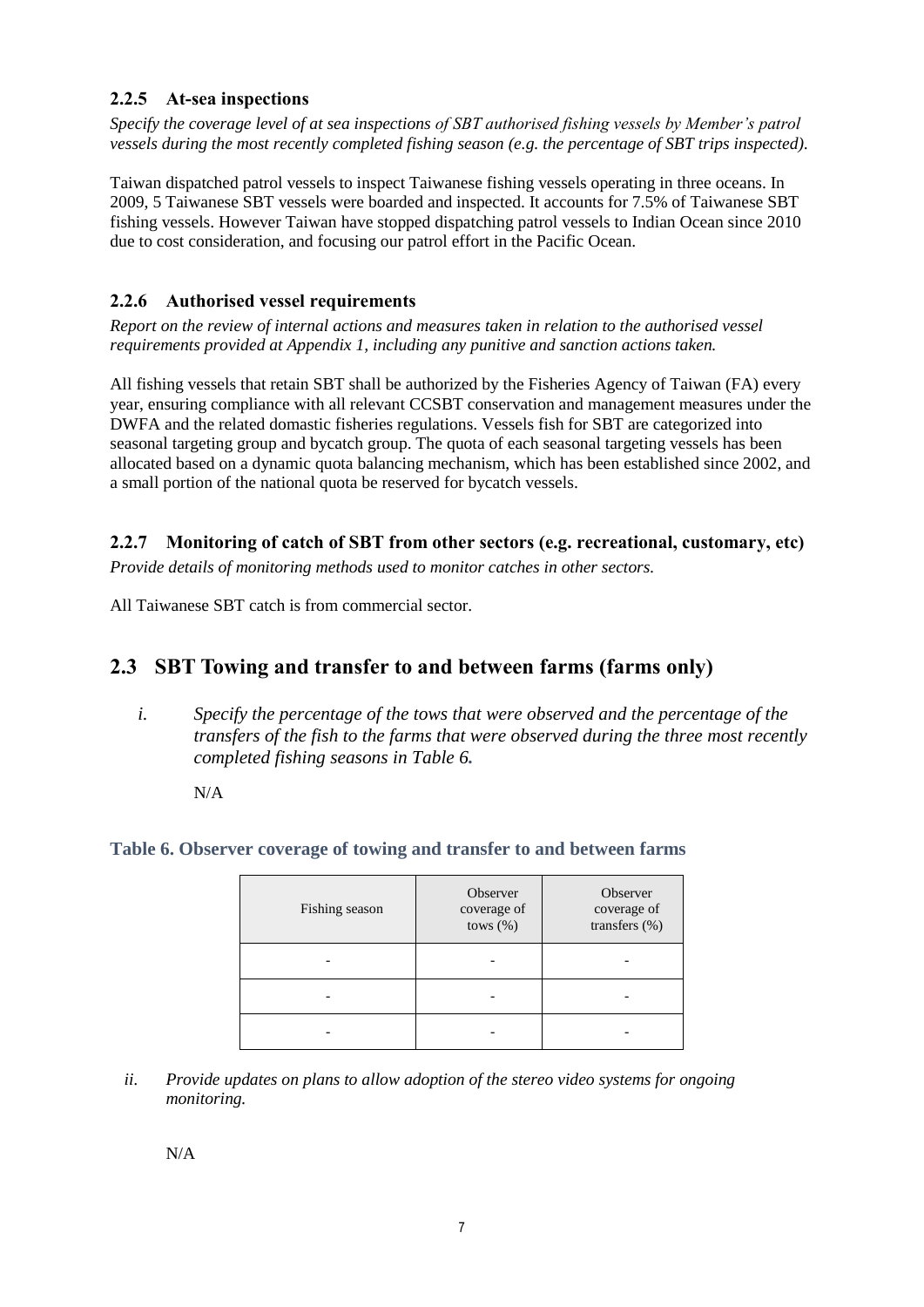# **2.4 SBT transhipment (in port and at sea)**

*In accordance with the Resolution on Establishing a Program for Transhipment by Large-Scale Fishing Vessels, report:*

*i. The quantities and percentage of SBT transhipped at sea and in port during the three most recently completed fishing seasons in Table 7.*

| Fishing season                  | Kilograms of<br>SBT transhipped<br>at sea | Percentage of the<br>annual SBT catch<br>transhipped at sea | Kilograms of SBT<br>transhipped in port | Percentage of the<br>annual SBT catch<br>transhipped in port |
|---------------------------------|-------------------------------------------|-------------------------------------------------------------|-----------------------------------------|--------------------------------------------------------------|
| March $2018 -$<br>February 2019 | 597,918                                   | 50.11                                                       | 357,328                                 | 29.95                                                        |
| March $2019 -$<br>February 2020 | 358,867                                   | 29.43                                                       | 225,825                                 | 18.52                                                        |
| March $2020 -$<br>February 2021 | 789,544                                   | 80.35                                                       | 3,858                                   | 0.39                                                         |

### **Table 7. SBT transhipment (in port and at sea)**

*ii. The list of the tuna longline fishing vessel with Freezing Capacity (LSTLVs) registered in the CCSBT Authorised Vessel List which have transhipped at sea and in port during the most recently completed fishing season.*

| Vessel list of transhipment at sea | Vessel list of transhipment in port |
|------------------------------------|-------------------------------------|
| <b>SIN HUA FONG</b>                | FENG KUO NO.636                     |
| <b>MAN AN</b>                      | FENG KUO NO.888                     |
| <b>SHIN SHUEN FAR NO.688</b>       | FENG KUO NO.669                     |
| SIN HUA FONG NO.16                 | FENG KUO NO.616                     |
| HO HSIN HSING NO.601               |                                     |
| <b>WEII SHEN</b>                   |                                     |
| <b>MENG FA NO.322</b>              |                                     |
| <b>WEI FA</b>                      |                                     |
| <b>JUI DER NO.16</b>               |                                     |
| HWA HUNG NO.202                    |                                     |
| HUNG JUNG NO.68                    |                                     |
| YING YONG HSIANG                   |                                     |
| DE HAI NO.26                       |                                     |
| HUNG JIE WEI NO.668                |                                     |
| <b>JO WEN</b>                      |                                     |
| AN WEN FA NO.888                   |                                     |
| <b>SHUN FENG NO.18</b>             |                                     |
| HUNG JIE WEI NO.669                |                                     |
| <b>SHUN FENG NO.12</b>             |                                     |
| <b>SIN HUA FONG NO.168</b>         |                                     |
| <b>SHIN SHUEN FAR NO.889</b>       |                                     |
| HUNG SHING NO.112                  |                                     |
| <b>SHUN HAO</b>                    |                                     |
| LI HSIANG                          |                                     |
| <b>REN HORNG DAR No.68</b>         |                                     |
| <b>REN HORNG WAY NO.368</b>        |                                     |
| <b>SHIN SHUEN FAR NO.699</b>       |                                     |
| <b>SHIN SHUEN FAR NO.388</b>       |                                     |
| WEI DE NO.6                        |                                     |
| DE YI NO.66                        |                                     |
| LIAN YU CHYUAN NO. 6               |                                     |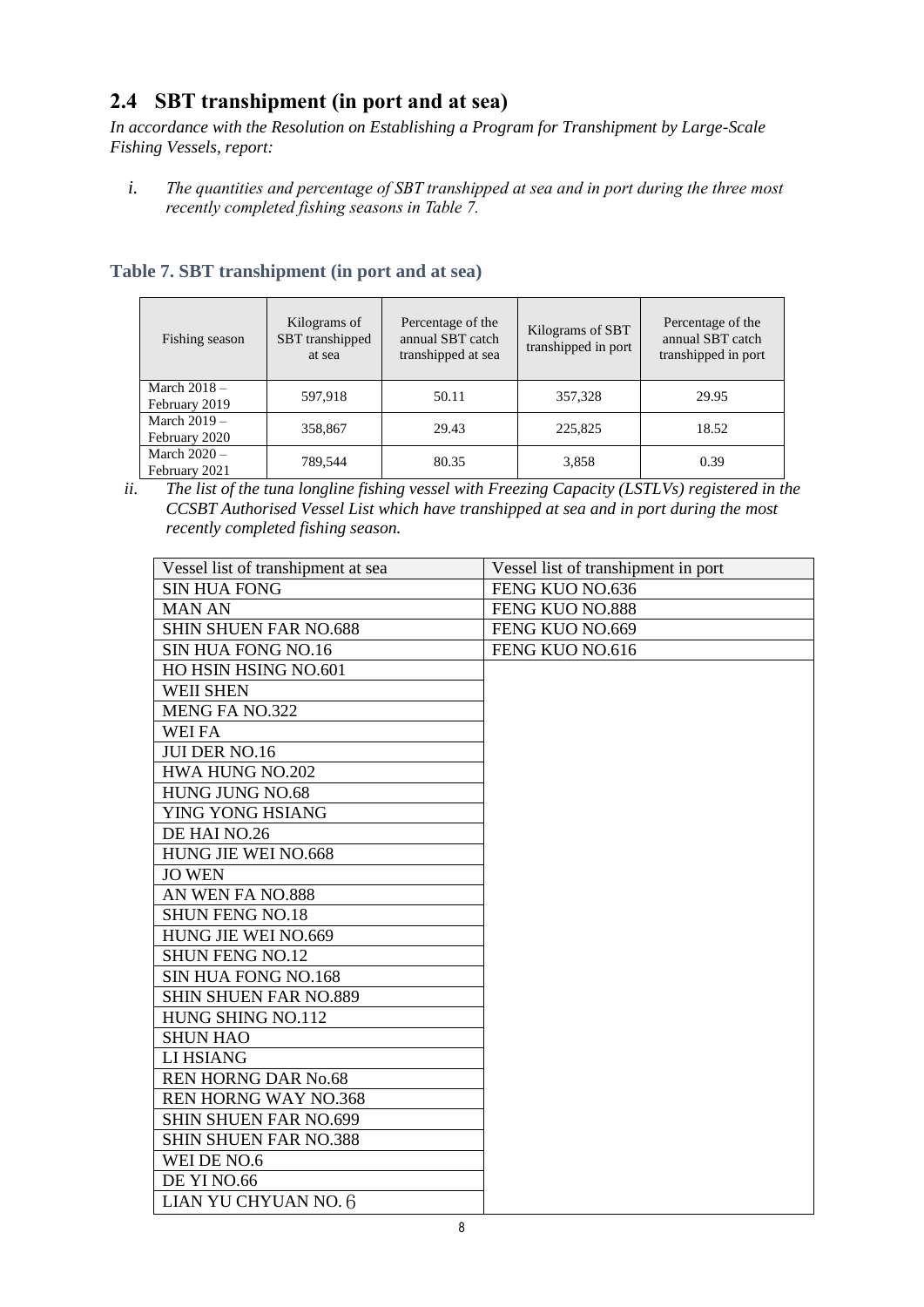| YUAN MAN                 |  |
|--------------------------|--|
| <b>CHIEN WEI NO.3</b>    |  |
| <b>SHENG FAN NO.119</b>  |  |
| <b>CHEN HSING NO.888</b> |  |
| <b>CHEN HSING NO.188</b> |  |
| YING FA HSIANG NO.368    |  |

*iii. A comprehensive report assessing the content and conclusions of the reports of the observers assigned to carrier vessels which have received at-sea transhipments from their LSTLVs during the most recently completed fishing season.*

The 2020/221 fishing season started form 1 Mar. 2020 and ended in 28 Feb. 2021. During this season, there were 65 cases of transhipments at sea conducted by 37 Taiwanese LSTLVs.

The Transshipment activities have been greatly affected by the COVID-19 pandemic forcing the deployment of the observers under the IOTC regional observer program to be temporarily suspended since March 2020.

In this case of force majeure, the Fisheries Agency has required all Taiwanese fishing vessels and the carrier vessels conducting at-sea transshipment with Taiwanese fishing vessels to maintain all existing reporting procedure, which includes transshipment prior approval and declaration. In addition, catches of SBT are only allowed to be landed at the ports designated by the Fisheries Agency to ensure 100% supervision and 5% inspection.

## **2.5 Port Inspections of Foreign Fishing Vessels/Carrier Vessels (FVs/CVs) with SBT/SBT Products on Board**

*For the three most recently completed whole calendar years, provide information about the number of landing/ transhipment operations that foreign FVs/CVs carrying SBT or SBT product made in port, the number of those landing/ transhipment operations that were inspected, and the number of inspections where infringements of CCSBT's measures were detected in Table 8.*

| Calendar year | Foreign Flag                  | No. of Landing/<br>Transhipment<br>Operations<br>(that occurred) | No. of Landing/<br>Transhipment<br>Operations<br>Inspected | No. of Landing/<br>Transhipment<br>Operations where an<br>Infringement of<br><b>CCSBT's Measures</b><br>was Detected |
|---------------|-------------------------------|------------------------------------------------------------------|------------------------------------------------------------|----------------------------------------------------------------------------------------------------------------------|
| 2018          | <b>CHITOSE</b>                |                                                                  |                                                            |                                                                                                                      |
|               | <b>CHIKUMA</b>                |                                                                  |                                                            |                                                                                                                      |
| 2019          | <b>SEIBU</b>                  |                                                                  |                                                            |                                                                                                                      |
|               | <b>CHITOSE</b>                | ↑                                                                | っ                                                          |                                                                                                                      |
| 2020          | <b>HSIANG HAO</b>             |                                                                  |                                                            |                                                                                                                      |
|               | <b>CHITOSE</b>                |                                                                  |                                                            |                                                                                                                      |
|               | <b>TOTAL</b><br><b>NUMBER</b> |                                                                  |                                                            |                                                                                                                      |

#### **Table 8. Port inspections of foreign FVs and CVs with SBT/SBT products on board**

### **2.6 Monitoring of trade of SBT**

*For the most recently completed whole calendar year or fishing season:*

*i. Record the calendar year/ fishing season.*

The percentage of inspection with all supervision is at least 5%.

*ii. Provide the percentage of landings of SBT that were inspected.*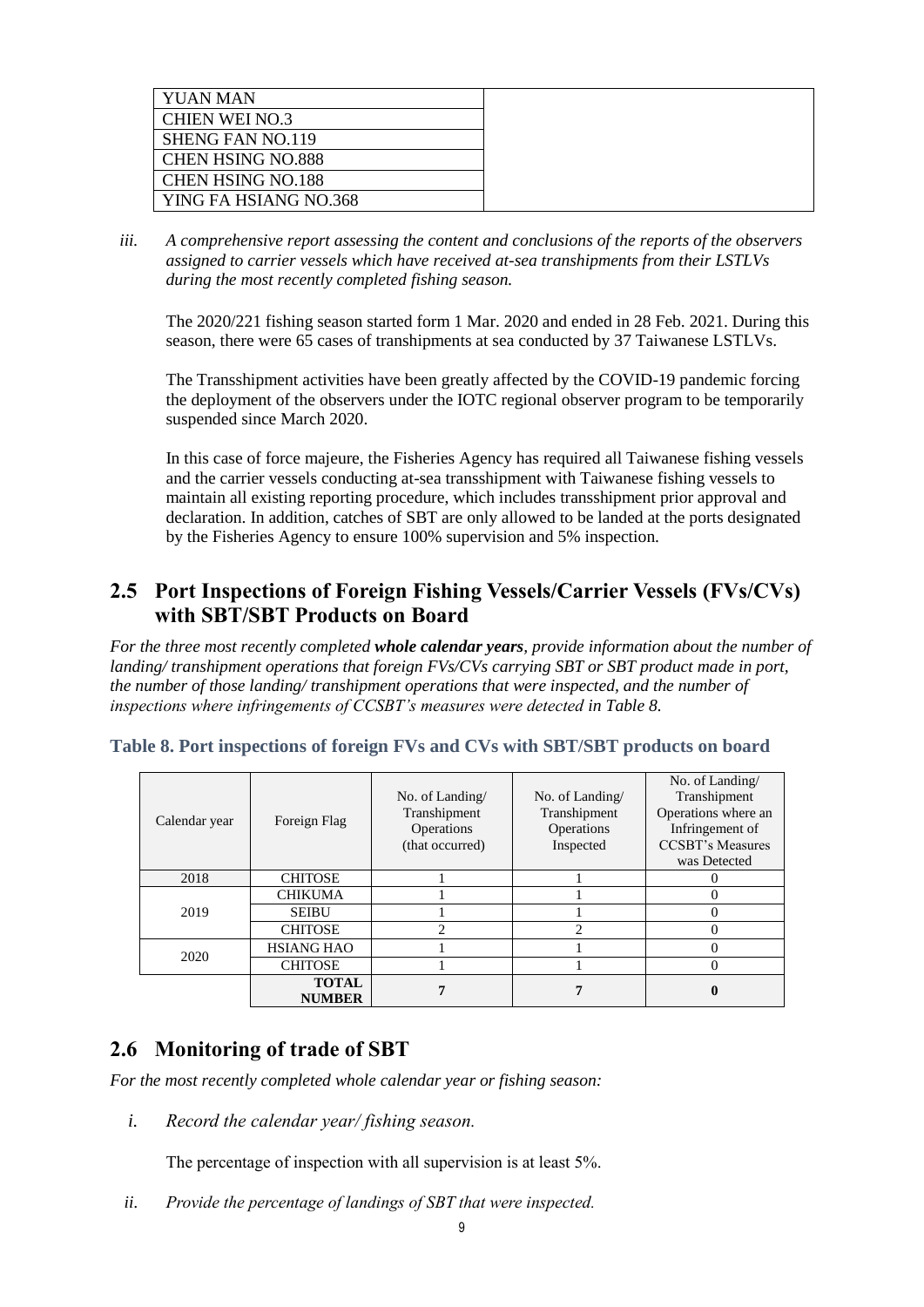100%

*iii. Provide the percentage of exports of SBT that were inspected.*

100%

*iv. Provide the percentage of imports of SBT that were inspected.*

100%

l

# **2.7 Coverage and Type of CDS Audit undertaken**

*As per paragraph 5.9 of the CDS Resolution, specify details on the level of coverage and type of audit undertaken, in accordance with 5.8<sup>4</sup> of the Resolution, and the level of compliance.*

FA exams each CDS document for whether information is incomplete at least on a quarterly basis.

## **3 Changes to sections in Annex 1**

*If this is not the first year of completing Annex 1, list any sections of Annex 1 that have changed since the previous year.* 

No major changes this year, mainly editorial edition.

*<sup>4</sup> Paragraph 5.8 of the CDS Resolution specifies that "Members and Cooperating Non-Members shall undertake an appropriate level of audit, including inspections of vessels, landings, and where possible markets, to the extent necessary to validate the information contained in the CDS documentation."*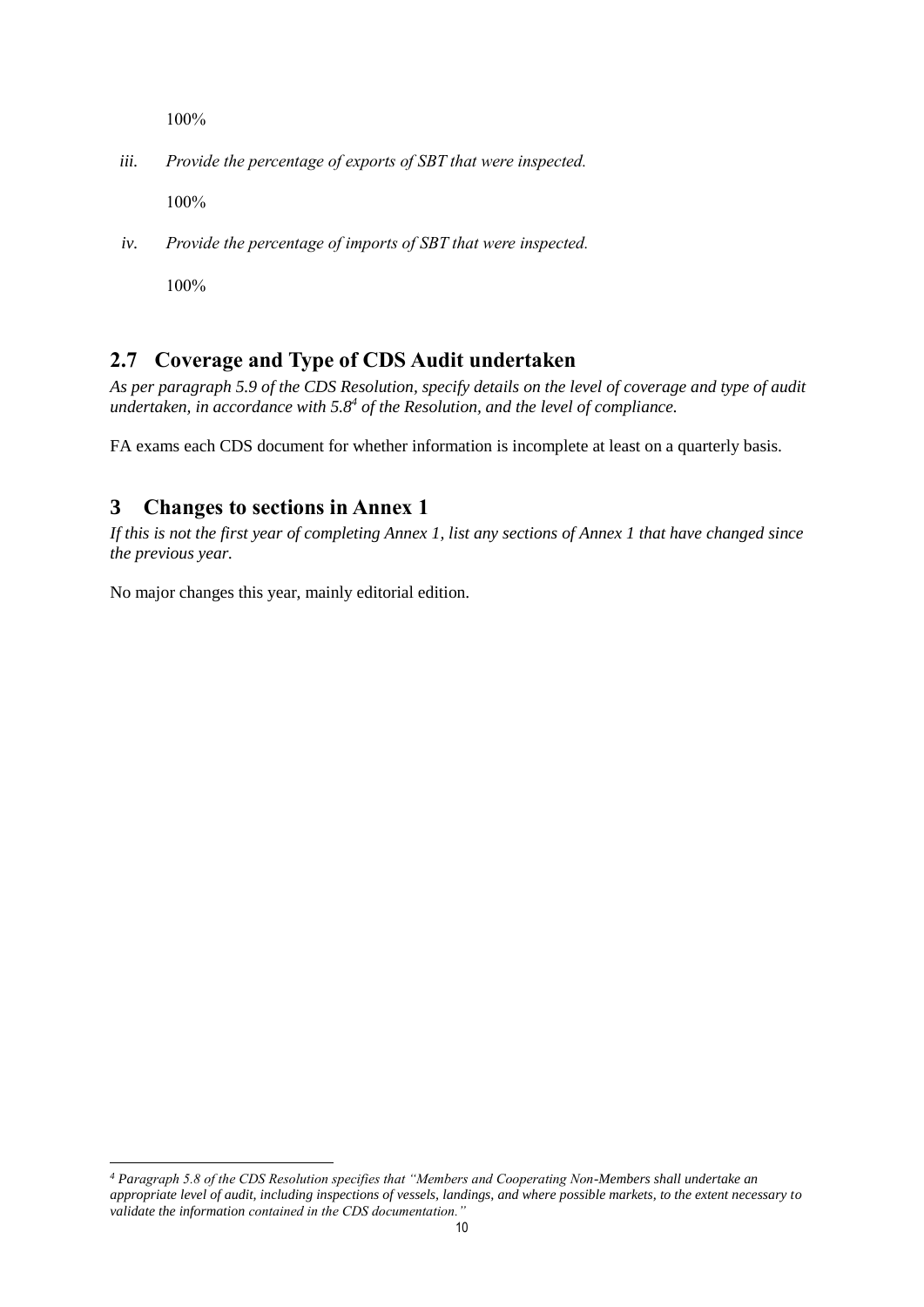## **Annex 1. Standing items: details of MCS arrangements used to monitor SBT catch in the fishery**

# **1 Monitoring catch of SBT**

*Describe the system used for controlling the level of SBT catch. For ITQ and IQ systems, this should include details on how the catch is allocated to individual companies and/or vessels. For competitive catch systems this should include details of the process for authorising vessels to catch SBT and how the fishery is monitored for determining when to close the fishery. The description provided here should include any operational constraints on effort (both regulatory and voluntary).* 

The SBT fishery of Taiwan is managed through output controls in the form of an individual quotas system. Every fishing vessel that intends to retain SBT onboard shall be permitted by the Fisheries Agency in advance of the fishing season every year. For the purpose of management and control of vessel quota distribution, the FA categorize SBT fishing vessels into seasonal targeting group and bycatch group. The quota of each seasonal targeting vessel is allocated based on a dynamic quota balancing mechanism, and a small portion of the national quota be reserved for bycatch group vessels, 1.15 ton per bycatch group vessel to be exact.

The dynamic quota balancing mechanism has been established since Taiwan joined CCSBT in 2002. Any unused quota of a seasonal targeting vessel by a specific date, which may differ from year to year based on fishing status, would be reviewed and reallocated to those vessels still fishing in the SBT fishing area and applied for more quota. Any SBT vessels that changed their fishing schedule (ex: leave the SBT fishing area early) or failed to get to the SBT fishing area in time as our regulation required, their remaining quota will also be reallocated.

In terms of the bycatch group, each vessel would receive 1.15 tons of SBT quota.

*Complete the table below to provide details of methods used to monitor catching in the fishery. Details should also be provided of monitoring conducted of fishing vessels when steaming away from the fishing grounds (this does not include towing vessels that are reported in Section 1.1 of this Annex).*

| Monitoring<br>Methods | Description                                                                                                                                                                                                    |  |  |  |  |
|-----------------------|----------------------------------------------------------------------------------------------------------------------------------------------------------------------------------------------------------------|--|--|--|--|
| Daily log             | <i>Specify:</i>                                                                                                                                                                                                |  |  |  |  |
| book                  | Whether this was mandatory.<br>i.                                                                                                                                                                              |  |  |  |  |
|                       | Completion of daily log book is mandatory.                                                                                                                                                                     |  |  |  |  |
|                       | ii.<br>The level of detail recorded (shot by shot, daily aggregate etc):-                                                                                                                                      |  |  |  |  |
|                       | The detailed information recorded in the log book is on a shot-by-shot basis.                                                                                                                                  |  |  |  |  |
|                       | iii.<br>What information on ERS is recorded in logbooks:-                                                                                                                                                      |  |  |  |  |
|                       | Information on interactions with ERS, such as seabird mitigation measures,<br>interaction with seabirds, sea turtles, whale and dolphin, and catches of sharks<br>shall be recorded in logbooks for each trip. |  |  |  |  |
|                       | Who are the logbooks submitted to <sup>5</sup> :-<br>iv.                                                                                                                                                       |  |  |  |  |
|                       | Information shall be submitted to Fisheries Agency of Taiwan.                                                                                                                                                  |  |  |  |  |
|                       | What is the timeframe and method for submission:-<br>ν.                                                                                                                                                        |  |  |  |  |

*<sup>5</sup> If the reports are not to be submitted to the Member's or CNM's government fisheries authority, then also specify whether the information will later be sent to the fisheries authority, including how and when that occurs.*

l

*<sup>6</sup> In particular, whether the information is submitted electronically from the vessel.*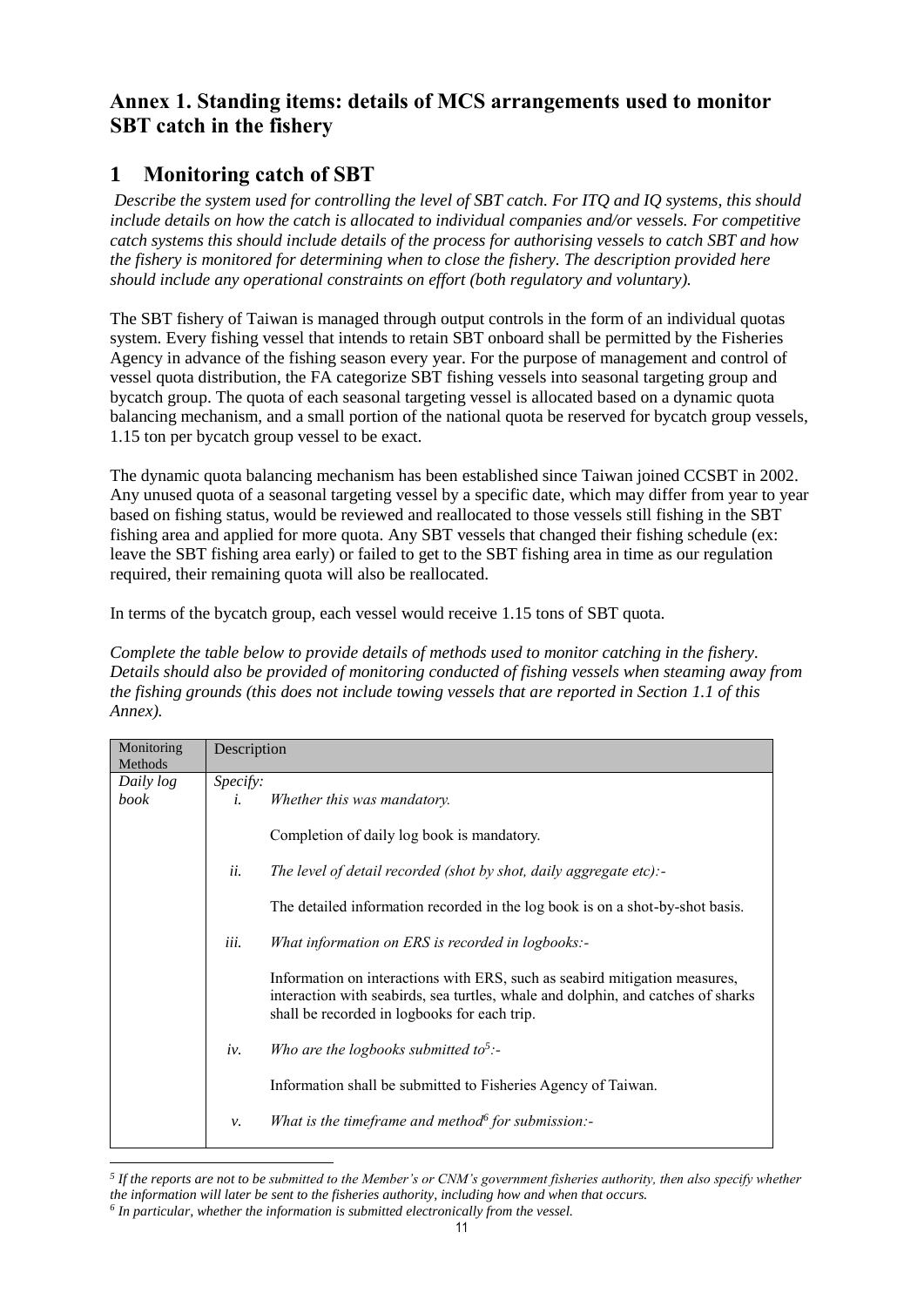|              | The mandatory daily log book shall be submitted to the competed authority or<br>a commissioned professional institution (Overseas Fisheries Development<br>Council, OFDC) through electronic means (e-logbook).                                                                  |
|--------------|----------------------------------------------------------------------------------------------------------------------------------------------------------------------------------------------------------------------------------------------------------------------------------|
|              | The catch report for the length, weight, and tag information of individual SBT<br>shall be submitted to the FA daily through upper mentioned e-logbook system.                                                                                                                   |
| vi.          | The type of checking and verification that is routinely conducted for this<br>information:-                                                                                                                                                                                      |
|              | Verification of e-logbook data is carried out by comparing VMS data, observer<br>data (if available), landing declaration, port inspection data, and customs<br>clearance data since 2016.                                                                                       |
| vii.         | Reference to applicable legislation and penalties:-                                                                                                                                                                                                                              |
|              | The applicable legislations are the DWFA Subparagraph (5) Article 10,<br>Subparagraph (12) Paragraph 1 Article 13, Article 36, and Subparagraph (1)<br>paragraph 1 Article 41, and Regulations for Fishing Vessels Conducting<br>Southern Bluefin Tuna Fishery Article 27 to 30. |
|              | Penalties:                                                                                                                                                                                                                                                                       |
|              | General infringement (except for those belonging to the serious<br>(1)<br>infringement):                                                                                                                                                                                         |
|              | For fisheries operator: a fine between NT \$ 500 thousand and 2.5                                                                                                                                                                                                                |
|              | million, and the fishing license may be suspended for 2 years and                                                                                                                                                                                                                |
|              | under or be revoked. In case of committing the same violation as<br>stipulated in the preceding paragraph for 2 times within 1 year or                                                                                                                                           |
|              | commits different violations as stipulated in the preceding                                                                                                                                                                                                                      |
|              | paragraph for 3 times within 1 year, the amount of the fine shall be                                                                                                                                                                                                             |
|              | imposed up to 1.5 times and the fishing license of the distant water                                                                                                                                                                                                             |
|              | fisheries operator may be suspended for 2 years and under, or be<br>revoked.                                                                                                                                                                                                     |
|              | For master of fishing vessel: a fine between NT \$ 100 thousand and                                                                                                                                                                                                              |
|              | 500 thousand and the Fishing Crew Identification and the                                                                                                                                                                                                                         |
|              | Certificate of Fishing Vessel Officers may be suspended for 2 years                                                                                                                                                                                                              |
|              | and under, or be revoked. In case of committing the same violation,<br>the amount of the fine shall be imposed up to 1.5 times and the                                                                                                                                           |
|              | Fishing Crew Identification and the Certificate of Fishing Vessel                                                                                                                                                                                                                |
|              | Officers may be suspended for 2 years and under, or be revoked.                                                                                                                                                                                                                  |
|              | Serious infringement:<br>(2)                                                                                                                                                                                                                                                     |
|              | For fisheries operator: a fine between NT 1 million to 30 million                                                                                                                                                                                                                |
|              | depends on vessel's size and the fishing license may be suspended<br>for 2 years and under, or be revoked. In case of committing the                                                                                                                                             |
|              | same provision of serious infringement as stipulated in Article 13,                                                                                                                                                                                                              |
|              | paragraph 1, for 2 times within 3 years, or different serious                                                                                                                                                                                                                    |
|              | infringements as stipulated in Article 13, paragraph 1 for 3 times<br>within 3 years, the amount of the fine shall be imposed up to 1.5                                                                                                                                          |
|              | times and the fishing license shall be suspended between 2 and 3                                                                                                                                                                                                                 |
|              | years, or be revoked.                                                                                                                                                                                                                                                            |
|              | For master of fishing vessel: a fine between NT \$ 200 thousand to 6<br>million depend on vessel's size and the Fishing Crew                                                                                                                                                     |
|              | Identifications and the Certificate of Fishing Vessel Officers may be                                                                                                                                                                                                            |
|              | suspended for 2 years and under, or be revoked. Also, in case of                                                                                                                                                                                                                 |
|              | committing the same provision, the amount of the fine shall be<br>imposed up to 1.5 times and the Fishing Crew Identifications and                                                                                                                                               |
|              | the Certificate of Fishing Vessel Officers shall be revoked.                                                                                                                                                                                                                     |
| <i>viii.</i> | Other relevant information <sup>7</sup> :-                                                                                                                                                                                                                                       |
|              |                                                                                                                                                                                                                                                                                  |

 *7 Including information on ERS, and comments on the effectiveness of the controls or monitoring tools and any plans for further improvement.*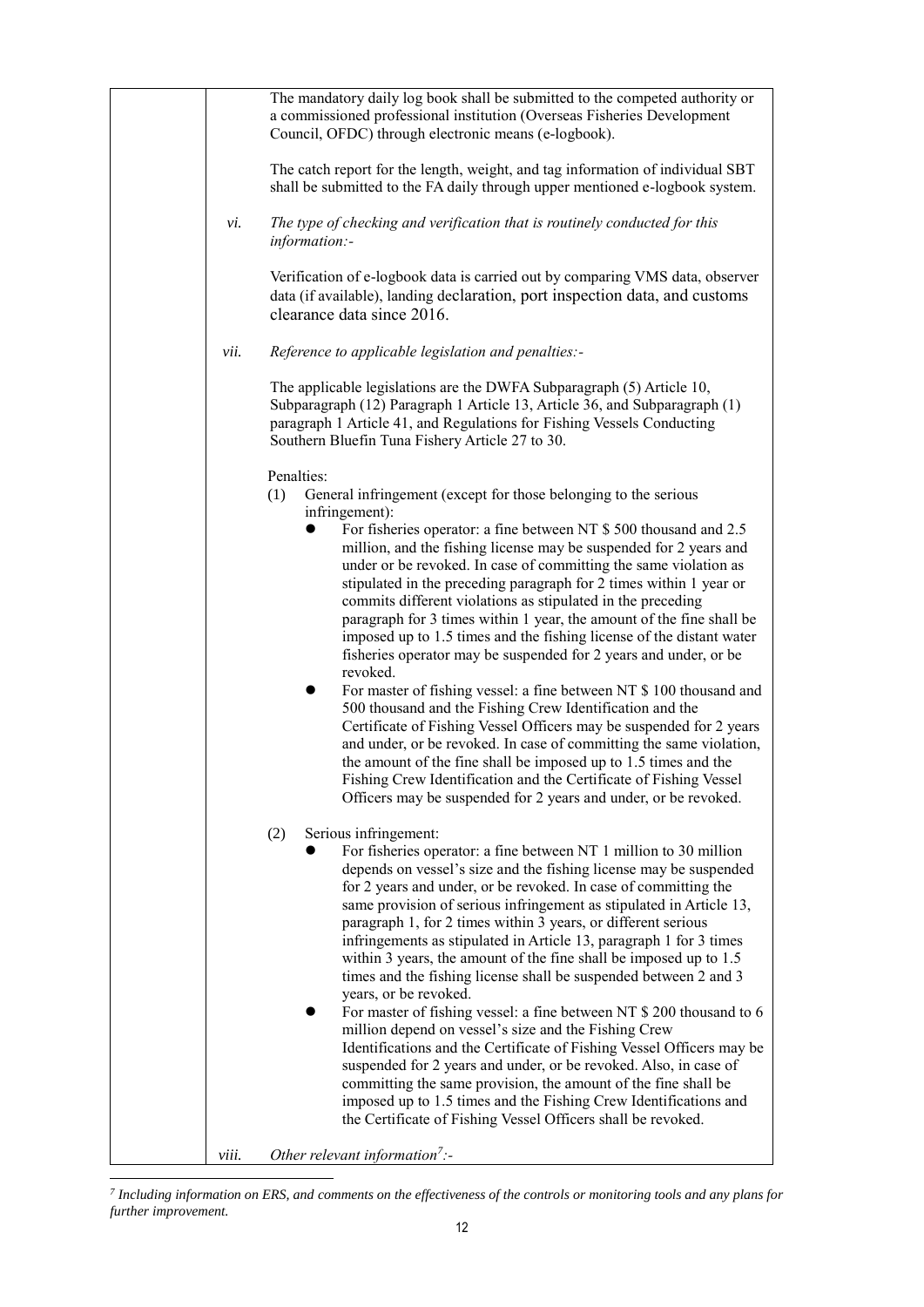|                                                                                                | N/A                                                                                                                                                                                                                                                                                                                                           |
|------------------------------------------------------------------------------------------------|-----------------------------------------------------------------------------------------------------------------------------------------------------------------------------------------------------------------------------------------------------------------------------------------------------------------------------------------------|
| Additional<br>reporting<br>methods<br>(such as<br>real time<br>monitoring<br><i>programs</i> ) | If multiple reporting methods exists (e.g. daily, weekly and/or month SBT catch<br>reporting, reporting of tags and SBT measurements, reporting of ERS interactions etc),<br>create a separate row of in this table for each method. Then, for each method, specify:                                                                          |
|                                                                                                | i.<br>Whether this is mandatory.                                                                                                                                                                                                                                                                                                              |
|                                                                                                | Completion of the Daily e-logbook is mandatory in conjunction of the paper<br>logbook.                                                                                                                                                                                                                                                        |
|                                                                                                | ii.<br>The information that is recorded (including whether it relates to SBT or ERS):-                                                                                                                                                                                                                                                        |
|                                                                                                | Date of catch, vessel position, date and time of set, number of hooks set, target<br>species, the related species including ERS (e.g., sharks, seabirds, sea turtles,<br>etc.), individual measurements of SBT (length, weight, and product type), and<br>discards/release by species.                                                        |
|                                                                                                | iii.<br>Who the reports are submitted to and by whom (e.g. Vessel Master, the Fishing<br>Company $etc$ <sup>5</sup> :-                                                                                                                                                                                                                        |
|                                                                                                | The captain shall submit the mandatory daily log book to the FA and OFDC<br>through electronic means (e-logbook).                                                                                                                                                                                                                             |
|                                                                                                | What is the timeframe and method $\delta$ for submission:-<br>iv.                                                                                                                                                                                                                                                                             |
|                                                                                                | E-logbook shall be sent by satellite communication on a daily basis.                                                                                                                                                                                                                                                                          |
|                                                                                                | The type of checking and verification that is routinely conducted for this<br>ν.<br>information:-                                                                                                                                                                                                                                             |
|                                                                                                | Verification of e-logbook data is carried out by comparison with transhipment<br>declaration when catch is transhipped at sea, inspection of transhipment or<br>landing at foreign port or landing inspection at domestic port by FA officials.<br>Staffs of FA also verify the location of SBT fishing vessels via VMS routinely.            |
|                                                                                                | Reference to applicable legislation and penalties:-<br>vi.                                                                                                                                                                                                                                                                                    |
|                                                                                                | The applicable legislation and penalties are the same as the above mentioned<br>logbook.                                                                                                                                                                                                                                                      |
|                                                                                                | Other relevant information <sup>7</sup> :-<br>vii.                                                                                                                                                                                                                                                                                            |
|                                                                                                | N/A                                                                                                                                                                                                                                                                                                                                           |
| Scientific<br><i><b>Observers</b></i>                                                          | Specify:                                                                                                                                                                                                                                                                                                                                      |
|                                                                                                | i.<br>The system used for comparisons between observer data and other catch<br>monitoring data in order to verify the catch data:-                                                                                                                                                                                                            |
|                                                                                                | Discrepancy analysis between observer data and information reported by<br>commercial fishers is done routinely. Observers are required to conduct the<br>debriefing after each observed trip under the supervision of a senior observer.                                                                                                      |
|                                                                                                | ii.<br>What information on ERS is recorded by observers:-                                                                                                                                                                                                                                                                                     |
|                                                                                                | ERS information of sharks, seabirds, sea turtles, and marine mammals are<br>required to be collected and recorded by observers, which includes length,<br>weight, sex, life status, photo and biological sampling as well as information<br>on the mitigation methods in use and sighting information (seabird presence<br>during operation). |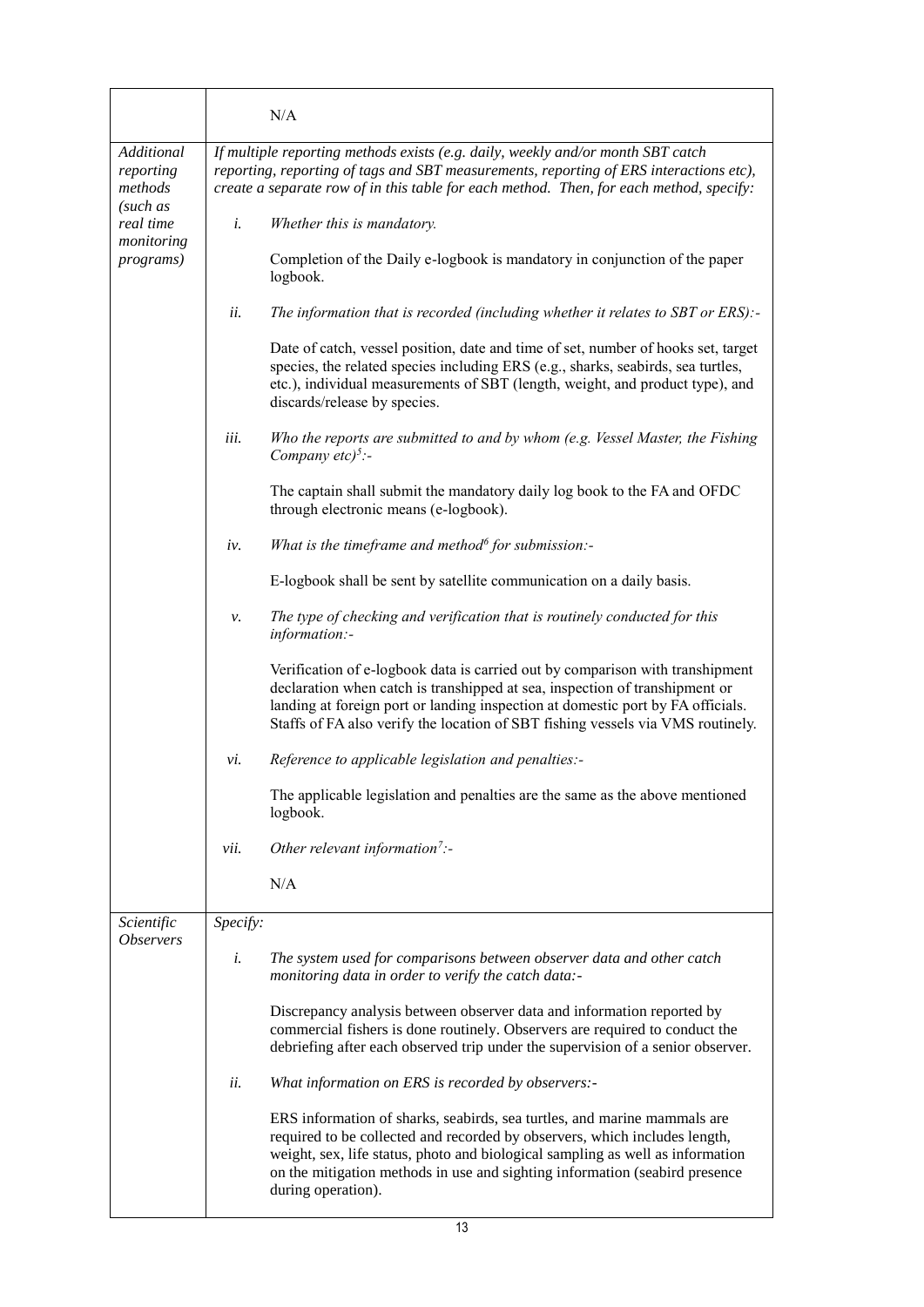|                                                                          | iii. | Who are the observer reports submitted to:-                                                                                                                                                                                                                                                                                                                                                                                                                                                                                                                                             |
|--------------------------------------------------------------------------|------|-----------------------------------------------------------------------------------------------------------------------------------------------------------------------------------------------------------------------------------------------------------------------------------------------------------------------------------------------------------------------------------------------------------------------------------------------------------------------------------------------------------------------------------------------------------------------------------------|
|                                                                          |      | Observer reports shall be submitted to the FA.                                                                                                                                                                                                                                                                                                                                                                                                                                                                                                                                          |
|                                                                          | iv.  | Timeframe for submission of observer reports:-                                                                                                                                                                                                                                                                                                                                                                                                                                                                                                                                          |
|                                                                          |      | Observer reports are submitted to FA every week during observation on board.<br>The complete observer reports are required to be submitted to FA within one<br>week after completion of observed trip.                                                                                                                                                                                                                                                                                                                                                                                  |
|                                                                          | ν.   | Other relevant information (including plans for further improvement $-$ in<br>particular to reach coverage of 10% of the effort):-                                                                                                                                                                                                                                                                                                                                                                                                                                                      |
|                                                                          |      | N/A                                                                                                                                                                                                                                                                                                                                                                                                                                                                                                                                                                                     |
| VMS                                                                      | i.   | For Member-flagged authorised carrier vessels and fishing vessels fishing for<br>or taking SBT provide references to applicable legislation and penalties:-                                                                                                                                                                                                                                                                                                                                                                                                                             |
|                                                                          |      | The applicable legislations are the DWFA Article 9, Subparagraph (6)<br>paragraph 2 Article 10, Subparagraph (2) and (6) paragraph 1 Article 13,<br>Article 36, and Article 41, and Regulations for Tuna Longline Fishing Vessels<br>Proceeding to the Indian Ocean for Fishing Operation Article 33 to 37-1,<br>Regulations for Tuna Longline Fishing Vessels Proceeding to the Atlantic<br>Ocean for Fishing Operation Article 33 to 37-1, Regulations for Tuna Longline<br>or Purse Seine Fishing Vessels Proceeding to the Pacific Ocean for Fishing<br>Operation Article 43 to 48. |
|                                                                          |      | Penalties of VMS violation are identical to the penalties in Description vii of<br>the Daily Logbook section of this form.                                                                                                                                                                                                                                                                                                                                                                                                                                                              |
| Other (for<br>example,<br>use of<br>electronic<br>monitoring<br>$etc.$ ) | N/A  |                                                                                                                                                                                                                                                                                                                                                                                                                                                                                                                                                                                         |
|                                                                          |      |                                                                                                                                                                                                                                                                                                                                                                                                                                                                                                                                                                                         |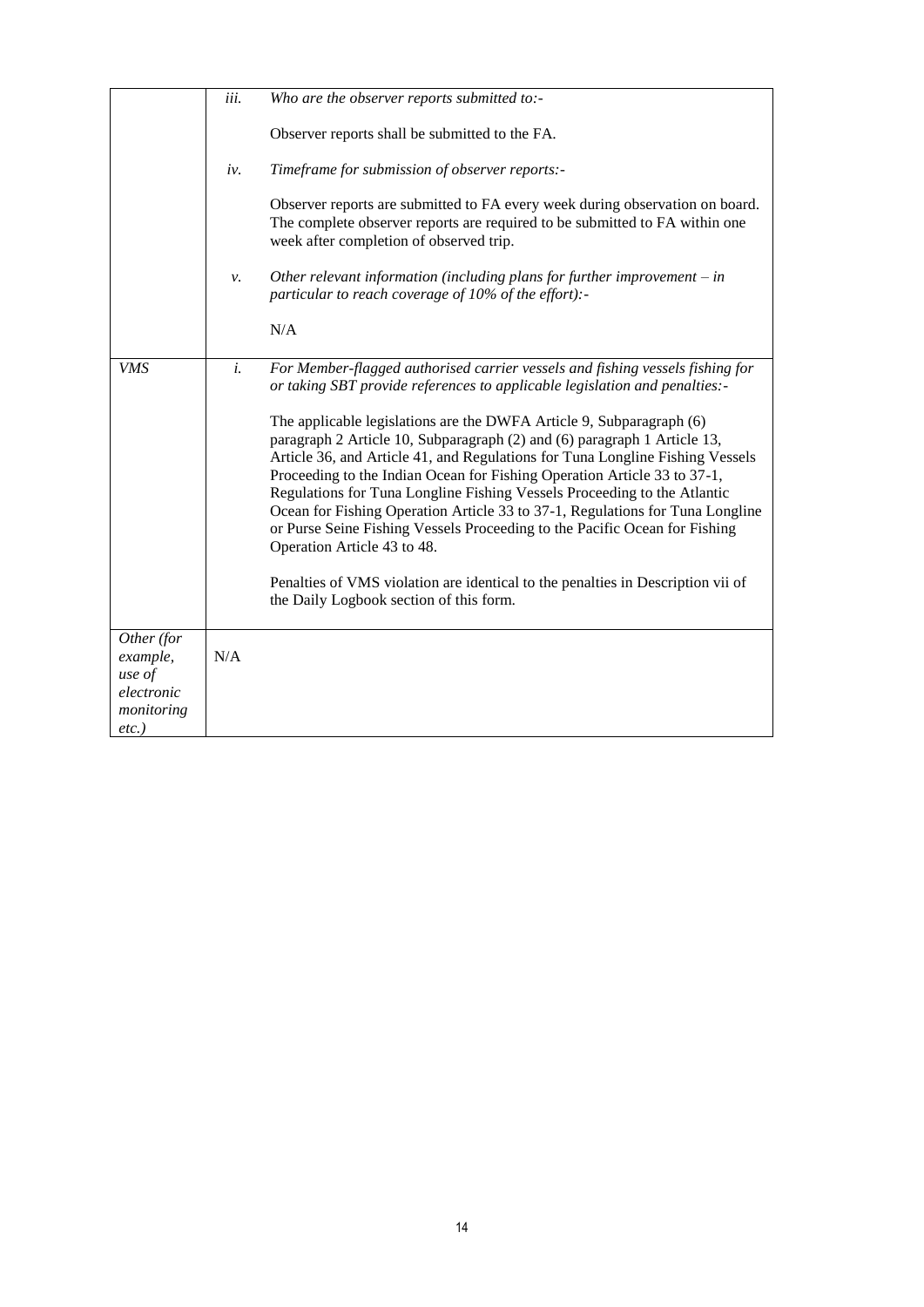### **1.1 SBT Towing and transfer to and between farms (farms only)**

*(a) Describe the system used for controlling and monitoring towing of SBT from the fishing ground to the farming area. This should include details of:*

*i. Observation required for towing of SBT* 

N/A

*ii. Monitoring systems for recording losses of SBT (in particular, SBT mortality).*

N/A

*(b) Describe the system used for controlling and monitoring transferring of SBT from tow cages into farms. This should include details of:*

*i. Inspection/Observation required for transfer of SBT* 

N/A

*ii. Monitoring system used for recording the quantity of SBT transferred:-*

N/A

*(c) For "a" and "b" above, describe the process used for completing, validating<sup>8</sup> and collecting the relevant CCSBT CDS documents (Farm Stocking Form, Farm Transfer Form):-*

N/A

*(d) Other relevant information<sup>7</sup>*

N/A

 $\overline{a}$ 

## **1.2 SBT Transhipment (in port and at sea)**

- *(a) Describe the system used for controlling and monitoring transhipments in port. This should include details of:*
- *i. Flag State rules for and names of:*

*- designated foreign ports where SBT may be transhipped, and - foreign ports where in-port transhipments of SBT are prohibited:-*

According to "Regulations for Fishing Vessels Conducting Southern Bluefin Tuna Fishery", two foreign ports (Port Louis in Mauritius and Port Cape Town in South Africa) have been designated by the FA for SBT landing or transhipment for Taiwanese fishing vessels since March, 2010.

*ii. Flag State inspection requirements for in-port transhipments of SBT (include % coverage):-*

All SBT catch shall be supervised and inspected for at least 5% during in-port transhipments by the officials of FA.

*iii. Information sharing with designated Port States:-*

Mauritius (Port Louis): fishing vessel's information and records of the catch by species and quantities on board.

South Africa(Cape Town): fishing vessel's information and catch monitoring form (CMF) /catch tagging form (CTF).

*<sup>8</sup> Including the class of person who conducts this work (e.g. government official, authorised third party)*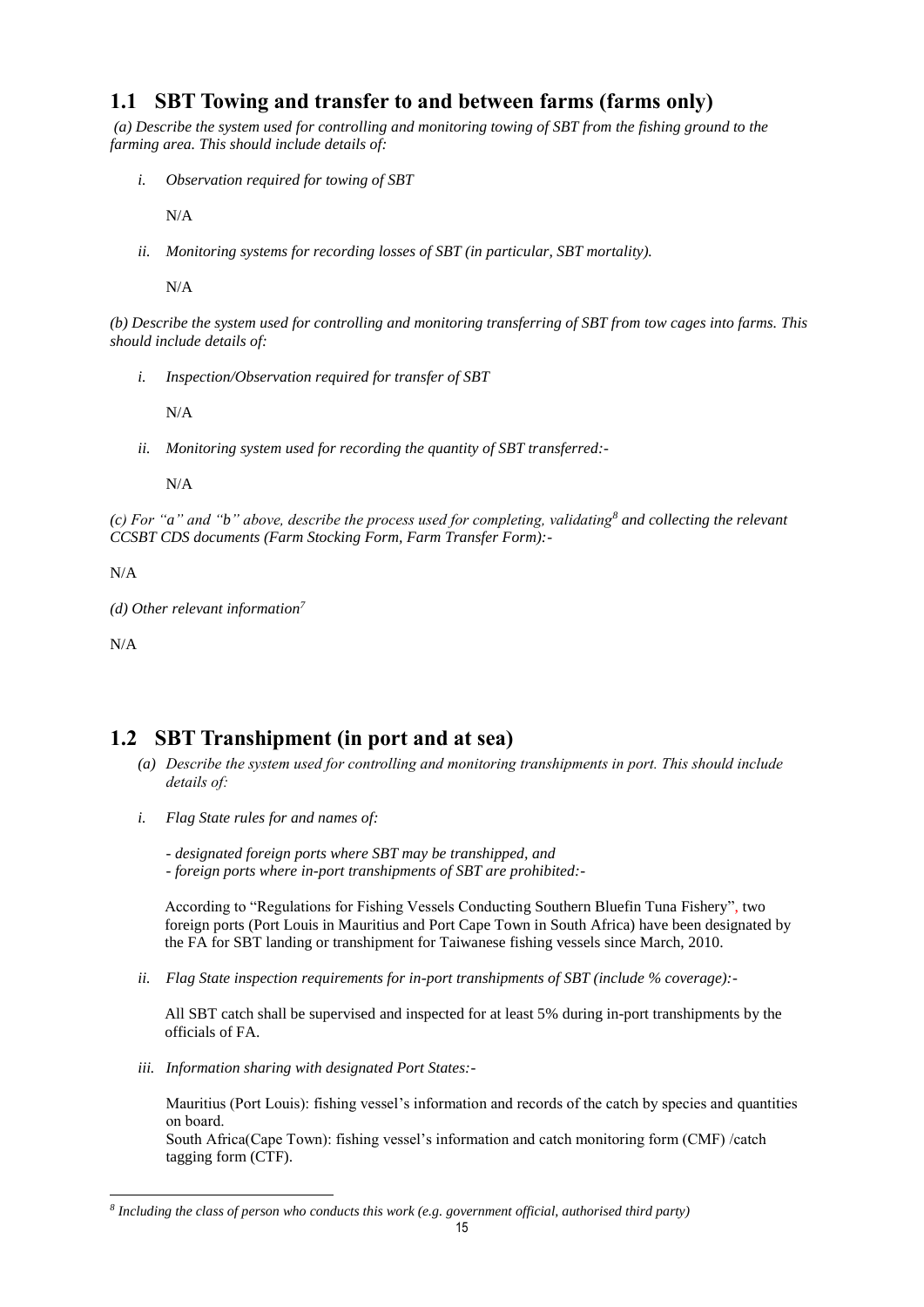*iv. Monitoring systems for recording the quantity of SBT transhipped:-*

Fishers are required prior approval by FA in advance of 7 days before transhipment in port. When fishers apply for permission, they shall submit the record of SBT to be transhipped to FA. FA will cross check the record with e-logbook data of the vessel. After the data checks out, FA will approve the transhipment in port.

FA officials stationed at Port Louis and Cape Town are responsible for supervising all SBT transhipment/landing and sampling inspection for at least 5% of the catch.

*v. Process for validating<sup>8</sup> and collecting the relevant CCSBT CDS documents (Catch Monitoring Form, Catch Tagging Form):-*

After supervision and sampling inspection, the FA officials will validate the CMF/CTF.

*vi. Reference to applicable legislation and penalties:-*

The applicable legislations are the DWFA Subparagraph (8) paragraph 2 Article 10, Article 11, Subparagraph (3) paragraph 1 Article 13, Article 36, and paragraph 1(2), paragraph 2-4 Article 41, and Regulations for Fishing Vessels Conducting Southern Bluefin Tuna Fishery Article 31 to 33.

Penalties are identical with Description vii of the Daily Logbook section of the Monitoring method form in Section 1 of this Annex.

*vii. Other relevant information<sup>7</sup> :-*

N/A

- *(b) Describe the system used for controlling and monitoring transhipments at sea. This should include details of:*
- *i. The rules and processes for authorising transhipments of SBT at sea and methods (in addition to the presence of CCSBT transhipment observers) for checking and verifying the quantities of SBT transhipped:-*

The operator of the carrier vessel intending to conduct transhipment at sea shall apply for approval to the FA with transhipment plan and relevant information at least 15 days prior to the transhipment. The carrier vessel receiving the transhipment shall have a RFMO regional observer onboard to supervise the SBT transhipping at sea. Fishing vessels and carrier vessels shall submit the transhipment notification to the FA respectively for approval at least 3 days prior to the estimated date of transhipment. Carrier vessels are not allowed to receive transhipments from any fishing vessels that are not registered in the RFMO (CCSBT) authorized vessel list. Fishing vessels transhipping SBT at sea shall cooperate with the observers assigned by IOTC or ICCAT.

For vessels that tranship SBT at sea, the masters of fishing vessels and carrier vessels and the RFMO regional observer shall sign jointly in the required field of the CMF to certify the transhipment. Within 24 hours after the completion of a transhipment, the transhipment declaration of ICCAT or IOTC that contains SBT catch shall be submitted to the Secretariat of CCSBT and the FA.

*ii. Monitoring systems for recording the quantity of SBT transhipped:-*

When SBT are transhipped at sea and directly exported to Japan, independent third-party institution in Japan commissioned by Taiwan shall conduct landing examination. The official of the FA shall validate CMF based on the examination report made by the independent third-party. When SBT are sent back by the fishing vessel or carrier to Taiwan for domestic market, the FA shall dispatch inspectors to conduct landing inspection.

*iii. Process for collecting the relevant CCSBT CDS documents (Catch Monitoring Form, Catch Tagging Form):-*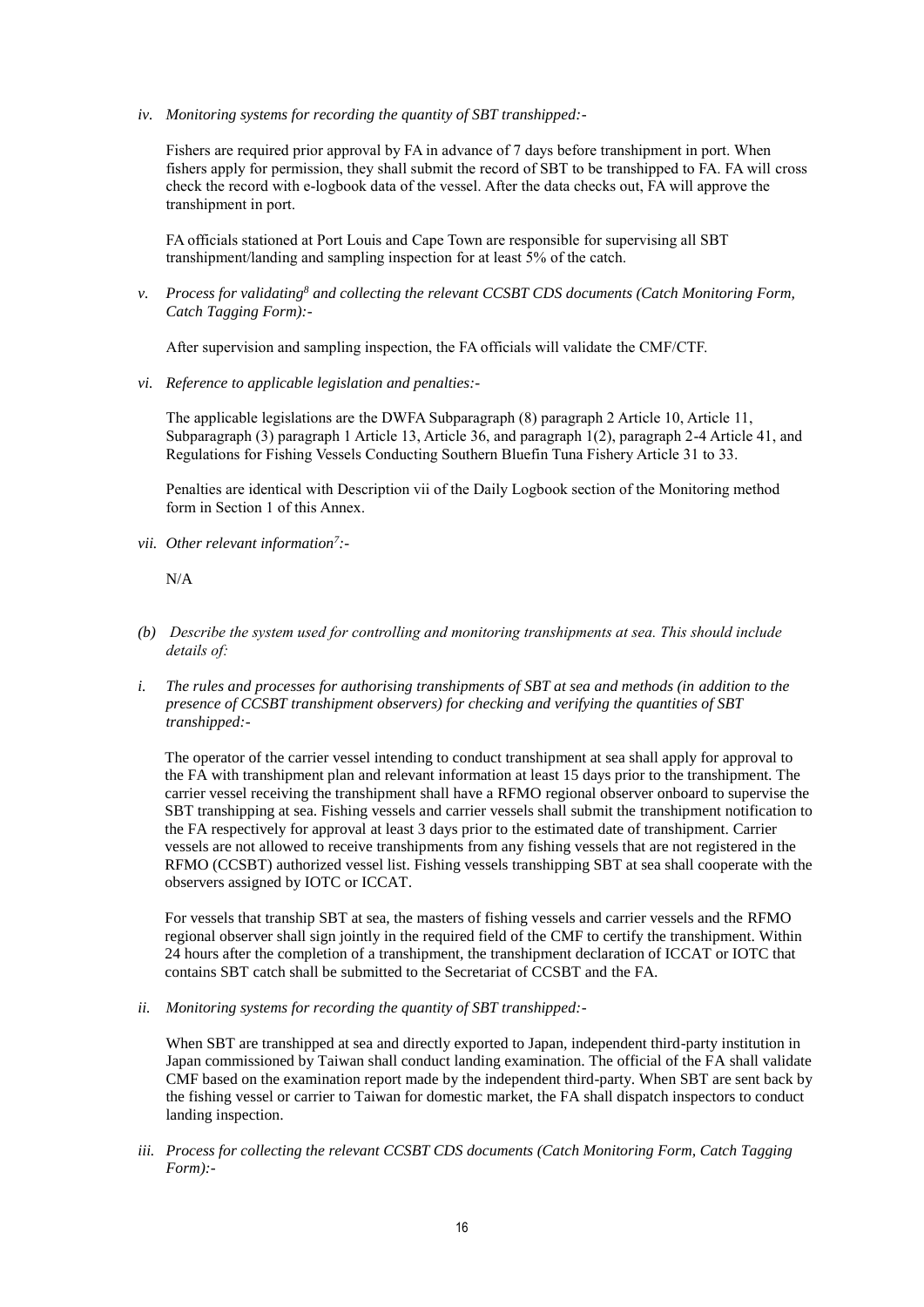Whether SBT transhipped at sea or in port, any SBT domestic/foreign landing or export shall accompany by the CTF and CMF that validated by the FA. The FA shall cross-check all information including logbook data, transhipment reports, and supervision or sampling inspection result, and validate CMF/CTF once all the information are verified.

*iv. Reference to applicable legislation and penalties:-*

The applicable legislations are the DWFA Article 11, Subparagraph (3) Paragraph 1 Article 13, Article 36, and Subparagraph (2) Paragraph 1 and paragraph 2-4 Article 41, and Regulations for Fishing Vessels Conducting Southern Bluefin Tuna Fishery Article 31 to 33, Regulations for Tuna Longline Fishing Vessels Proceeding to the Indian Ocean for Fishing Operation Article 52 to 60, and Regulations for Tuna Longline Fishing Vessels Proceeding to the Atlantic Ocean for Fishing Operation Article 51 to 61.

Penalties are identical with Description vii of the Daily Logbook section of the Monitoring method form in Section 1 of this Annex.

*v. Other relevant information<sup>7</sup> :-*

N/A

### **1.3 Port Inspections of Foreign FVs/CVs with SBT/SBT Products on Board**

*This section provides for reporting with respect to the CCSBT's Scheme for Minimum Standards for Inspection in Port. It should be filled out by Port State Members that have authorised foreign Fishing Vessels/Carrier Vessels carrying SBT or SBT products to enter their designated ports for the purpose of landing and/or transhipment. Only information for landings/transhipments of SBT or SBT products that have NOT been previously landed or transhipped at port should be included in the table below.*

*(a) Provide a list of designated ports into which foreign FVs/ CVs carrying SBT or SBT product may request entry:-*

According to the Regulations on the Management and Approval of Foreign Flag Fishing Vessels Entering into Ports of the Republic of China, port entry of any foreign flag fishing vessel (including carrier vessel) in Taiwan shall be limited to Keelung Port, Kaohsiung Port, Chen-Pin Fishing Harbor and Chien-Chen Fishing Harbor.

*(b) Provide the minimum number of hours of notice required for foreign FVs/CVs carrying SBT or SBT product to request authorisation to enter these designated ports:-*

According to Regulations on the Management and Approval of Foreign Flag Fishing Vessels Entering into Ports of the Republic of China, for any foreign flag fishing vessel intending to enter into a port of Taiwan, the agent of such vessel shall apply to the competent authority 5 working days prior to arrival for the port entry approval; for any foreign flag fishing vessel whose last port of departure is less than 1,600 nautical miles from the designated port and that navigates in direct route for port entry after port departure, the application may be filed 3 working days prior to port arrival.

## **1.4 Landings of Domestic Product (from both fishing vessels and farms)**

*Describe the system used for controlling and monitoring domestic landings of SBT. This should include details of:*

*(a) Rules for designated ports of landing of SBT:-*

Chien-Chen fishing port in Kaohsiung is the only designated domestic landing port of SBT according to Regulations for Fishing Vessels Conducting Southern Bluefin Tuna Fishery Article 34.

*(b) Inspections required for landings of SBT.* 

All SBT catch landings shall be supervised and at least 5% shall be inspected by officials of the FA.

*(c) Details of genetic testing conducted and any other techniques that are used to verify that SBT are not being landed as a different species:-*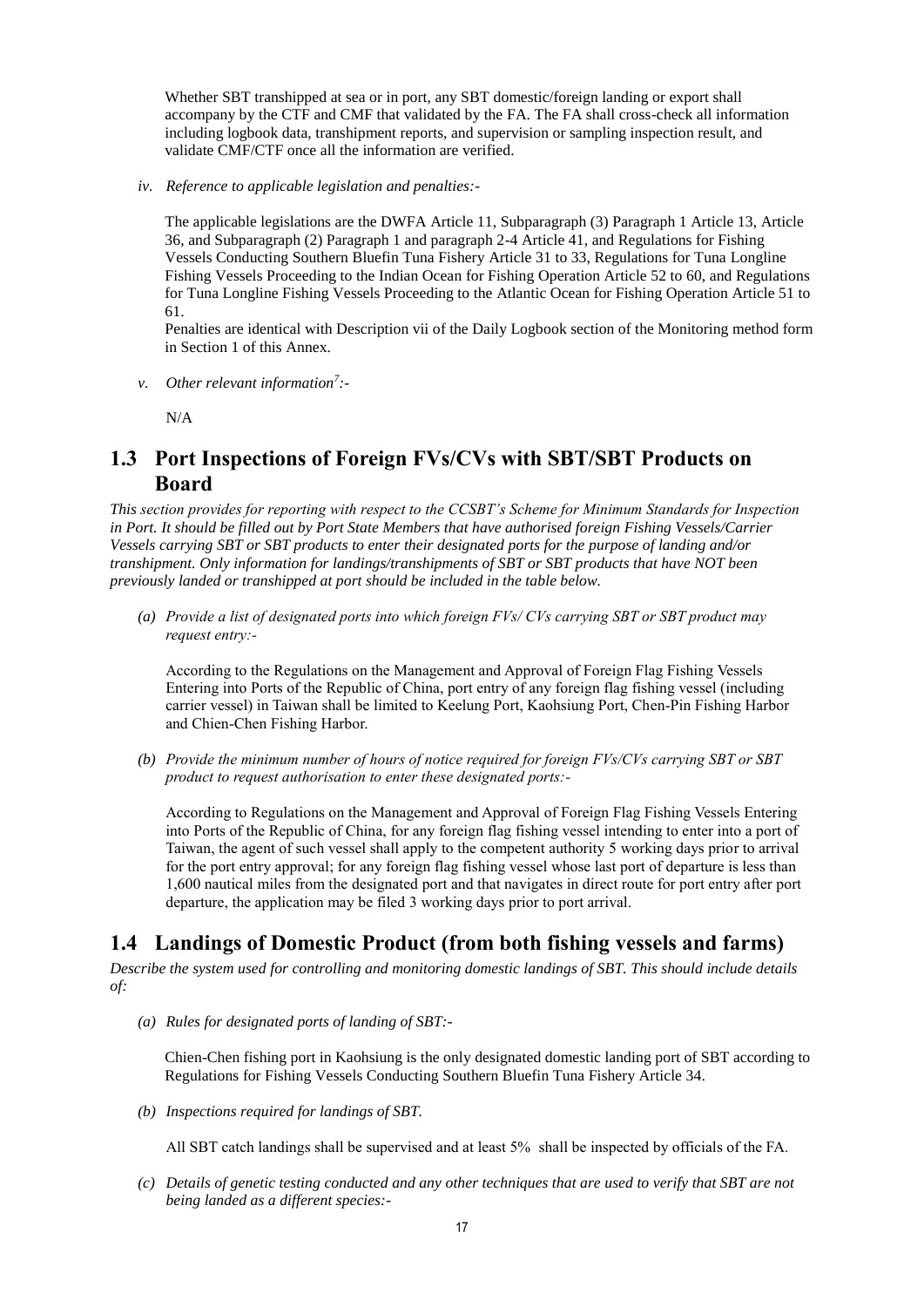Taiwanese inspectors have no difficulty to distinguish SBT from other species.

*(d) Monitoring systems for recording the quantity of SBT landed:-*

Fisheries operators shall provide its SBT landing notification to the FA at least 7 days prior to landing. Officials of FA shall supervise all SBT landing and cross-check the number and the weight of SBT landed in consistent with the e-logbook records and landing declaration.

*(e) Process for validating<sup>8</sup> and collecting the relevant CCSBT CDS documents (Catch Monitoring Form, and depending on circumstances, Catch Tagging Form):-*

Whether brought back to the domestic port by the fishing vessel or carrier, the operator of the fishing vessel shall apply for landing approval to the FA at least 7 days before arriving at the domestic port. The FA shall dispatch inspectors for supervision/inspection of said landing. After verification, the FA shall validate the CMF/CTF.

*(f) Reference to applicable legislation and penalties:-*

The DWFA Subparagraph (8) paragraph 2 Article 10, Article 11, Subparagraph (3) paragraph 1 Article 13, Article 36, and Subparagraph (2) paragraph 1 and paragraph 2-4 Article 41, and Regulations for Fishing Vessels Conducting Southern Bluefin Tuna Fishery Article 34 to 36. Penalties are identical with Description vii of the Daily Logbook section of the Monitoring method form in Section 1 of this Annex.

*(g) Other relevant information<sup>7</sup> :-*

N/A

### **1.5 Monitoring of trade of SBT**

#### **1.5.1 SBT Exports**

*Describe the system used for controlling and monitoring exports of SBT (including of landings directly from the vessel to the foreign importing port). This should include details of:*

*(a) Inspections required for export of SBT -*

For SBT export after transhipment/landing in foreign port, the inspection requirement is stated in subparagraph ii paragraph (a) section 1.2 of this annex. The minimum inspection coverage requirement is 5%.

For SBT export after transhipment at sea, the inspections required are stated in subparagraph ii paragraph (b) section 1.2 of this annex. All products exported to Japan were examined by an independent third-party institution in Japan.

For SBT landing at domestic port, the inspections required are stated in paragraph (b) section 1.4 of this annex. The minimum inspection coverage requirement is 5%. According to paragraph 35 of Regulations for Fishing Vessels Conducting Southern Bluefin Tuna Fishery, all domestic landed SBT shall not be re-exported.

*(b) Details of genetic testing conducted and any other techniques that are used to verify that SBT are not being exported as a different species:-*

N/A

*(c) Monitoring systems for recording the quantity of SBT exported:-*

For SBT export after transhipment/landing in foreign port, the monitoring requirement are stated in subparagraph iv paragraph (a) section 1.2 of this annex.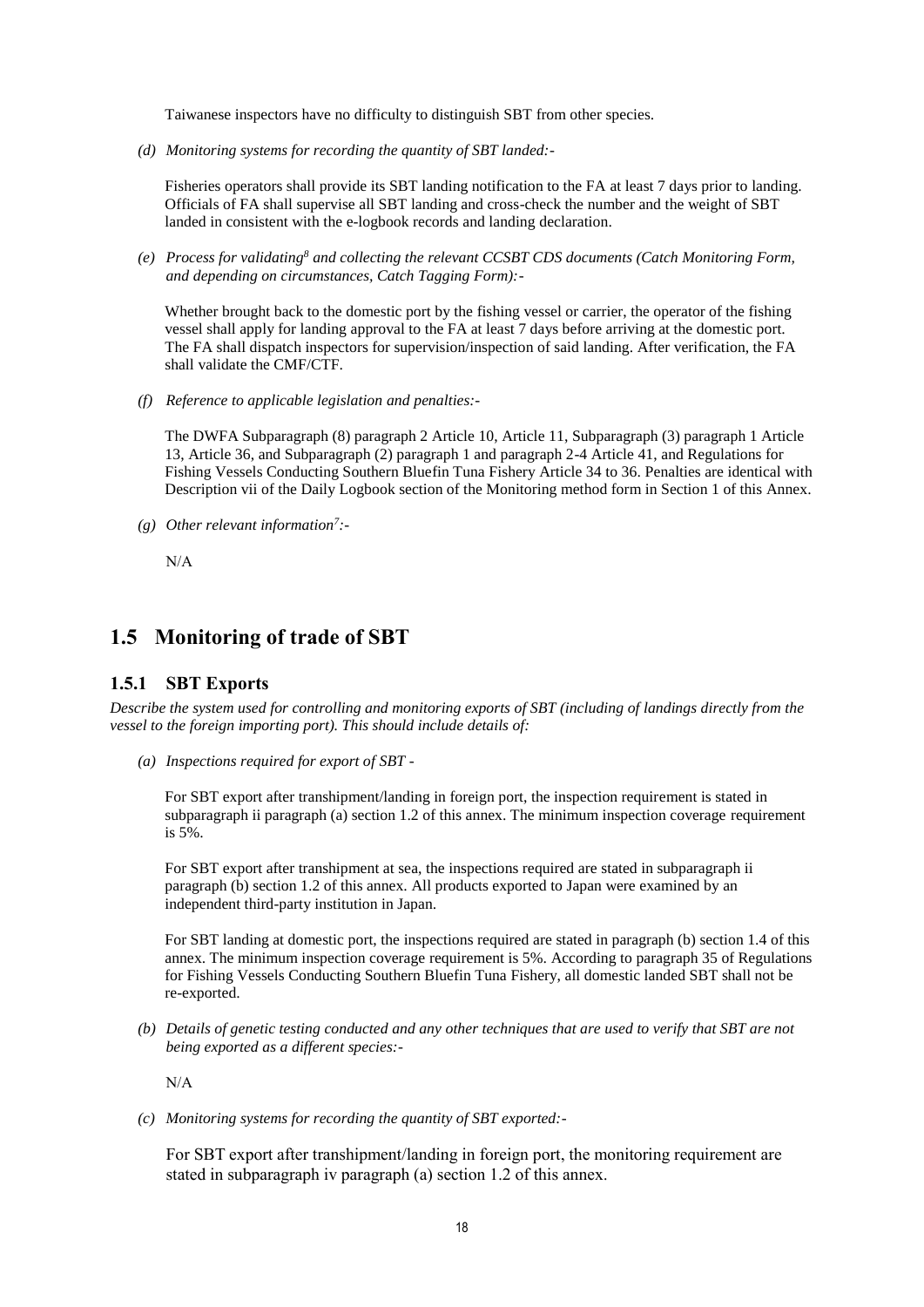For SBT export after transhipment at sea, the monitoring requirement are stated in subparagraph ii paragraph (b) section 1.2 of this annex.

For SBT landing at domestic port, the monitoring requirement are stated in paragraph (d) section 1.4 of this annex. According to paragraph 35 of Regulations for Fishing Vessels Conducting Southern Bluefin Tuna Fishery, all domestic landed SBT shall not be re-exported.

*(d) Process for validating<sup>8</sup> and collecting the relevant CCSBT CDS documents (Catch Monitoring Form and depending on circumstances, Catch Tagging Form or Re-export/Export after landing of domestic product Form):-*

As described in subparagraph v paragraph (a) section 1.2, subparagraph iii paragraph (b) section 1.2, and paragraph (e) section 1.4 of this report, for SBT transhipped at sea then exported to Japan, the CMF shall be signed by the master of the fishing vessel, the master of the carrier and the regional observer of RFMO. After landing inspection done by competent authorities or an independent third-party institution in Japan, the FA official shall validate the CDS; for SBT transhipped in port then exported, the catch shall be inspected and the CMF shall be validated by the FA official station in the designated ports (Port Louis and Cape Town).

After exportation/distribution of catches or fisheries products is completed, fisheries operator shall submit relevant document on customs clearance and copies of commercial information to the FA for writing-off those sales.

*(e) Reference to applicable legislation and penalties:-*

According to Act for Distant Water Fisheries and Regulations for Fishing Vessels Conducting Southern Bluefin Tuna Fishery, for any violation, the FA shall not validate the CMF/CTF unless penalty has been imposed.

*(f) Other relevant information<sup>7</sup> :-*

N/A

### **1.5.2 SBT Imports**

*Describe the system used for controlling and monitoring imports of SBT. This should include details of:*

*(a) Rules for designating specific ports for the import of SBT:-*

According to "Directions on Application of Southern Bluefin Tuna Exports and Re-exports," when importing SBT from other countries, a prior permit is required as well as provide the CMF and other related documents.

*(b) Inspections required for imports of SBT* 

On a case-by-case basis if necessary.

*(c) Details of genetic testing conducted and any other techniques that are used to verify that SBT are not being imported as a different species:-*

N/A

*(d) Process for checking and collecting CCSBT CDS documents (Catch Monitoring Form and depending on circumstances, Re-export/Export after landing of domestic product Form):-*

The SBT or SBT products shall be accompanied by the CMF. The importer is required to provide the CMF validated by exporting countries or a copy of the documentation validated by the country of the last re-export if the catch or product is not imported from the country of origin.

*(e) Reference to applicable legislation and penalties:-*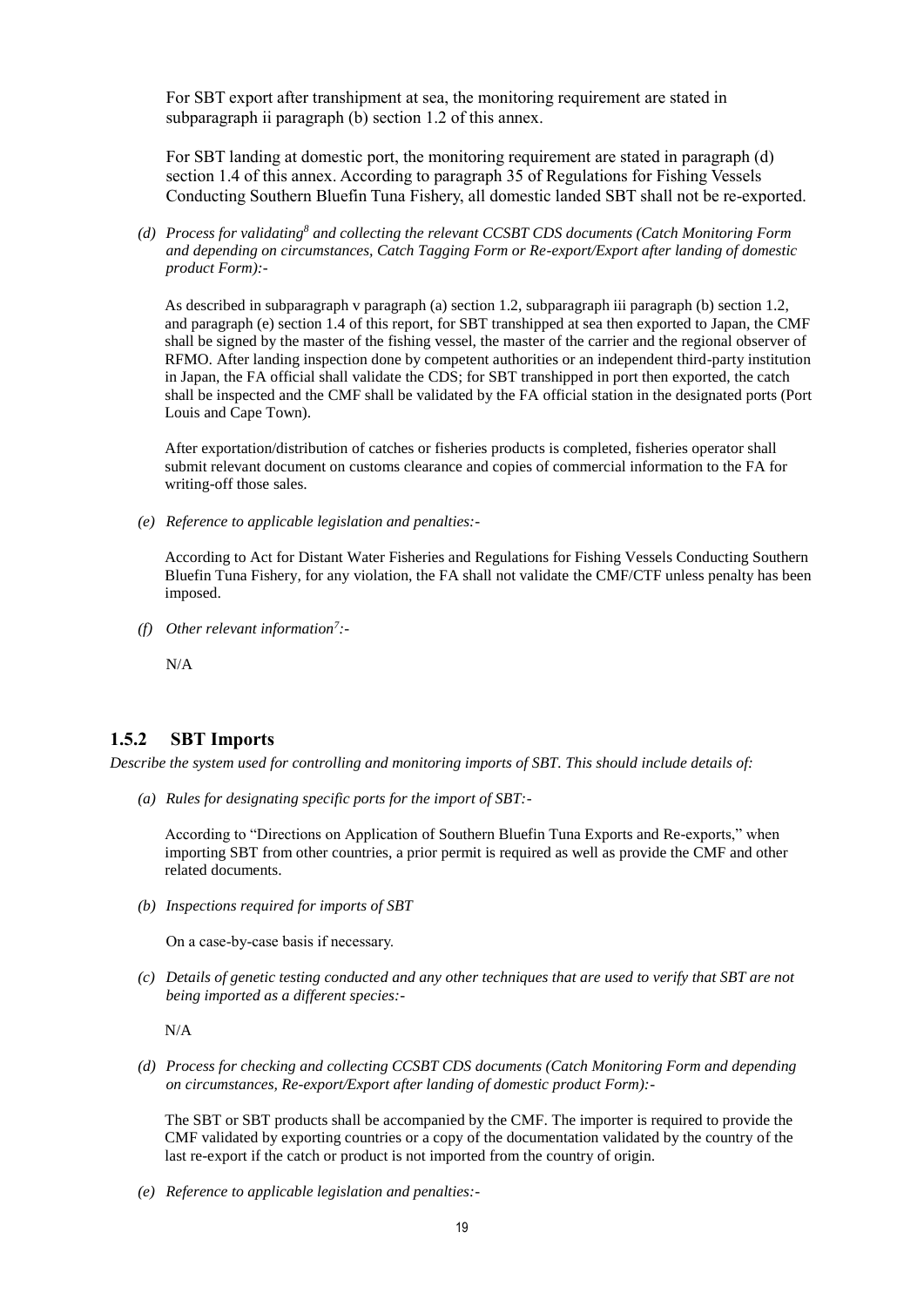According to the paragraph 1(6) Article 65 of Fisheries Act, any violation shall be liable to a fine of between 30,000 and 150,000 NTD.

*(f) Other relevant information<sup>7</sup> :-*

N/A

### **1.5.3 SBT Markets**

*(a) Describe any activities targeted at points in the supply chain between landing and the market:-*

In compliance with the CCSBT CDS resolution, the receiver or buyer at the first point of sale on domestic or export markets shall sign the amount of SBT traded on the CDS document.

*(b) Describe the system used for controlling and monitoring of SBT at markets (e.g. voluntary or mandatory requirements for certain documentation and/or presence of tags, and monitoring or audit of compliance with such requirements):-*

Considering the cost effectiveness, all measures adopted for SBT monitoring focus on the moment of catching to the first point of sale on domestic or export markets. Due to the constraint of current human resources, controlling and monitoring of SBT at market after the first point of sale has not yet established.

*(c) Other relevant information7\*

N/A

### **1.6 Other**

*Description of any other MCS systems of relevance.*

N/A

### **2 Additional Reporting Requirements Ecologically Related Species**

*(a) Reporting requirements in relation to implementation of the 2008 ERS Recommendation:*

- *i. Specify whether each of the following plans/guidelines have been implemented, and if not, specify the action that has been taken towards implementing each of these plans/guidelines:-*
	- *International Plan of Action for Reducing Incidental Catches of Seabirds in Longline Fisheries:*

In line with the "International Plan of Action for Reducing Incidental Catch of Seabirds in Longline Fisheries" of FAO, Taiwan has adopted the "National Plan of Action for Reducing Incidental Catch of Seabirds in Longline Fisheries (NPOA-Seabirds)" in October 2006 and revised in 2014, acting as a basis for establishing seabird conservation policy for longline fishing vessels.

*International Plan of Action for the Conservation and Management of Sharks:*

In line with "International Plan of Action for the Conservation and Management of Sharks" of FAO, Taiwan has adopted NPOA-sharks in May 2006, to encourage full usage of shark caught and reduce of waste.

*FAO Guidelines to reduce sea turtle mortality in fishing operations:*

Taiwan has taken actions in accordance with the FAO Guidelines on sea turtle by-catch, including strengthen data collection and training for fisherman on handling sea turtle on entanglement and incidental interaction.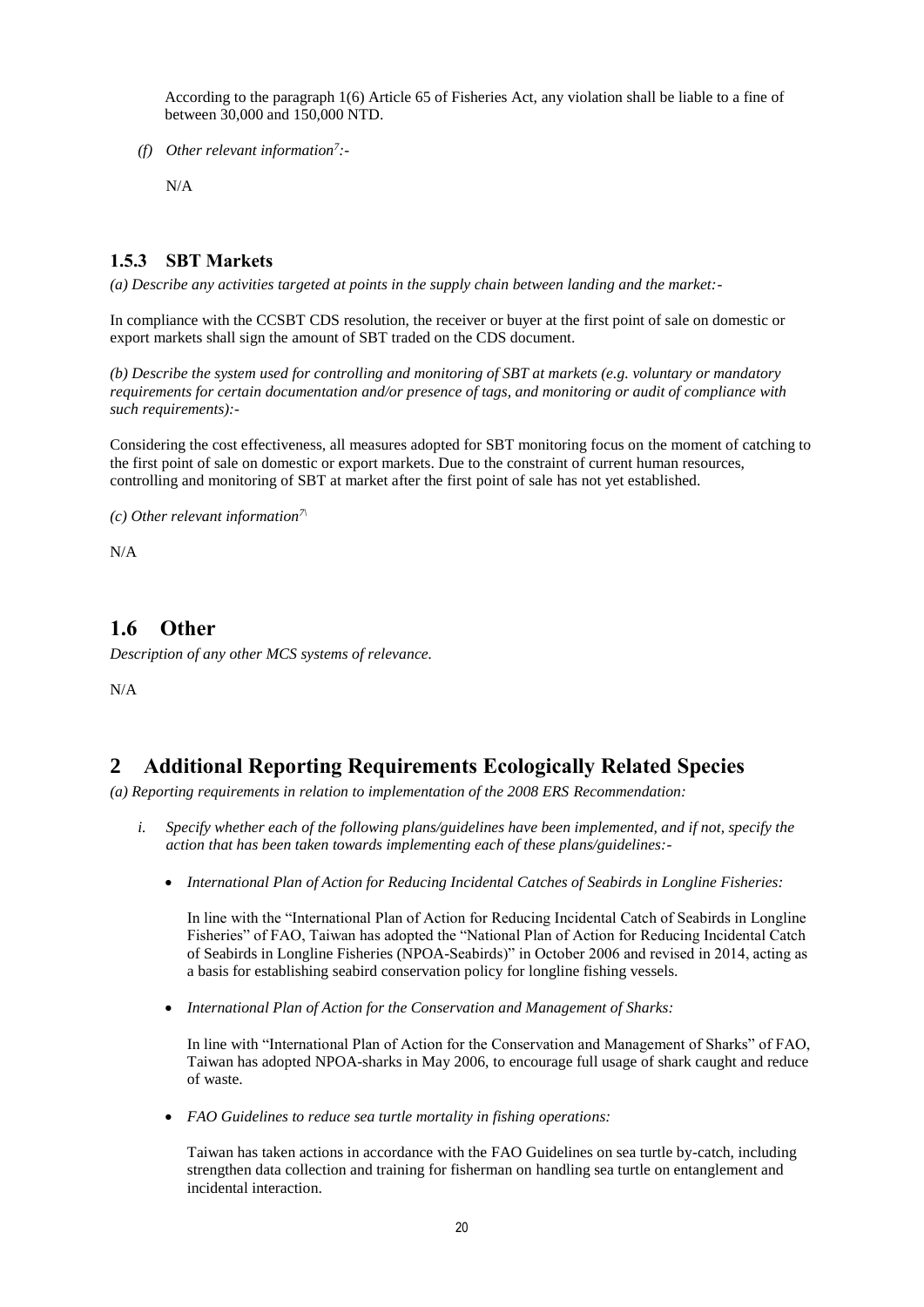- *ii. Specify whether all current binding and recommendatory measures<sup>9</sup> aimed at the protection of ecologically related species<sup>10</sup> from fishing of the following tuna RFMOs are being complied with. If not, specify which measures are not being complied with and the progress that is being made towards compliance:-*
	- *IOTC, when fishing within IOTC's Convention Area:*

Taiwanese SBT seasonal targeting vessels only operate in the IOTC area, bycatch vessels operate in the IOTC, ICCAT and WCPFC area. It is mandatory for fishers to comply with the resolutions/recommendations adopted by all prementioned RFMOs.

*WCPFC, when fishing within WCPFC's Convention Area:*

As described above.

*ICCAT, when fishing within ICCAT's Convention Area:*

As described above.

- *iii. Specify whether data is being collected and reported on ecologically related species in accordance with the requirements of the following tuna RFMOs. If data are not being collected and reported in accordance with these requirements, specify which measures are not being complied with and the progress that is being made towards compliance:-*
	- $\bullet$  *CCSBT<sup>11</sup>*:

Taiwan collect data on interactions with ERS according to the Recommendation to mitigate the Impact on Ecologically Related Species of Fishing for Southern Bluefin Tuna and Resolution to Align CCSBT's Ecologically Related Species measures with those of other tuna RFMOs.

*IOTC, for fishing within IOTC's Convention Area:*

Taiwanese SBT seasonal targeting vessels only operate in the IOTC area, bycatch vessels operate in the IOTC, ICCAT and WCPFC area. It is mandatory for fishers to collect and report ecologically related species data in accordance with the resolutions / recommendations adopted by these organizations.

*WCPFC, for fishing within WCPFC's Convention Area:*

As described above.

*ICCAT, for fishing within ICCAT's Convention Area:*

As described above.

*(b) Mitigation – describe the current mitigation requirements:*

**Sea birds**

 $\overline{a}$ 

All Taiwanese SBT seasonal targeting vessels operate in the southern Indian Ocean, and some SBT may be caught incidentally by vessels targeting other species in southern Pacific, Indian or Atlantic Ocean. In accordance with the Resolution to Align CCSBT's Ecologically Related Species measures with those of other tuna RFMOs, all Taiwanese SBT fishing vessels shall comply with the relevant RFMOs' seabird mitigation measures. Those measures are as follows:

 According to IOTC resolution 12/06 on reducing the incidental bycatch of seabirds in longline fisheries, Taiwan imposed regulation requiring all Taiwanese longline vessels fishing south of 25°S in Indian ocean shall use at least two different mitigation measures among tori lines, night setting

*<sup>9</sup> Relevant measures of these RFMOs can be found at: [http://www.ccsbt.org/site/bycatch\\_mitigation.php](http://www.ccsbt.org/site/bycatch_mitigation.php) .*

*<sup>10</sup> Including seabirds, sea turtles and sharks.*

*<sup>11</sup> Current CCSBT requirements are those in the Scientific Observer Program Standards and those necessary for completing the template for the annual report to the ERSWG.*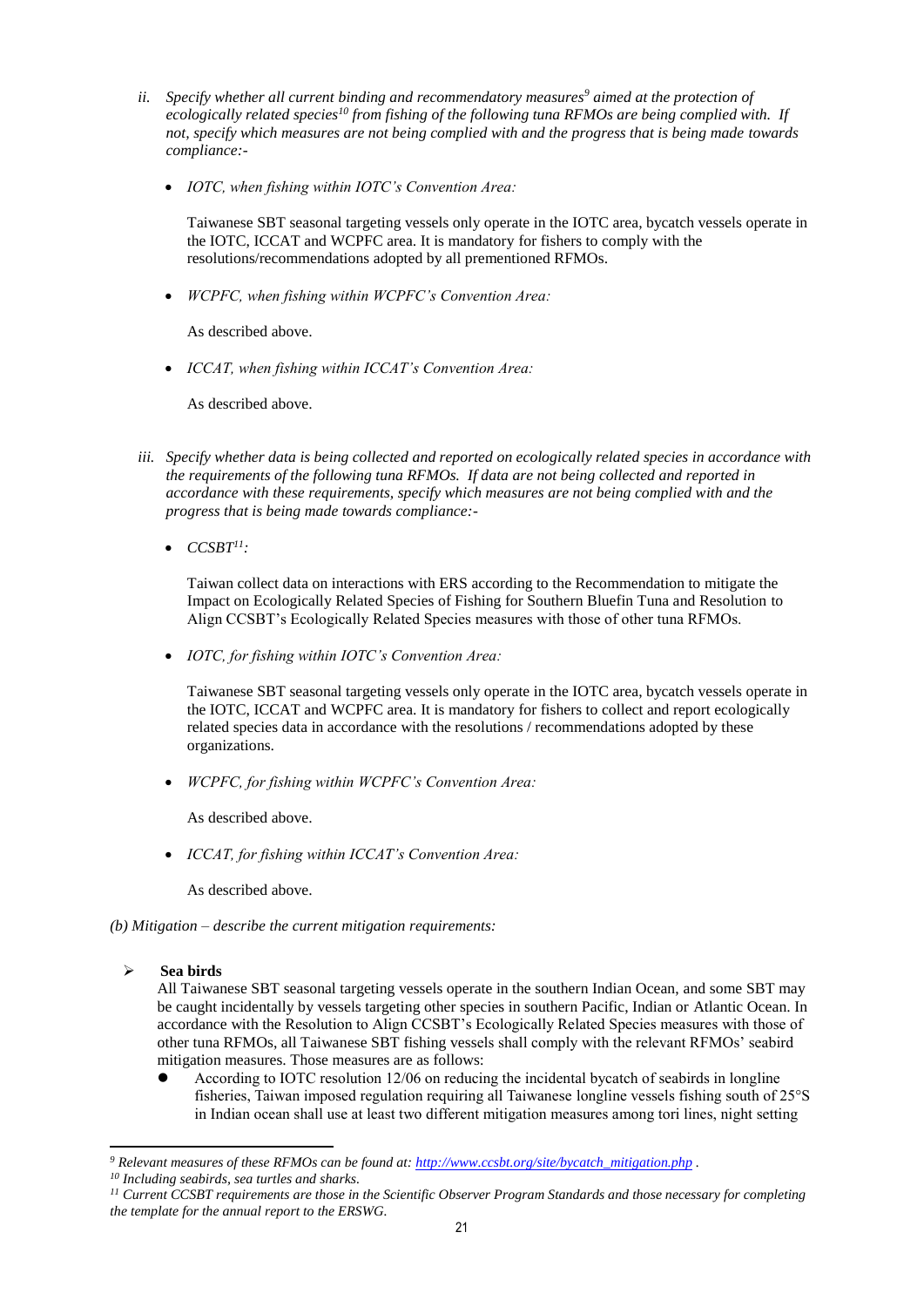with minimum deck lighting, and line weighting since 1 July, 2014. Government officials stationed in Port Louis and Cape Town shall examine the tori lines by random and request fishermen to comply with upper mentioned measures.

- In accordance with ICCAT recommendation 2011-09, Taiwan has imposed regulation requiring all Taiwanese longline vessels operating south of 25°S in the Atlantic Ocean to use tori lines and line weighting as the mitigation measure. Vessels operate between 20°S to 25°S are required to use tori lines.
- Taiwan has fully incorporate WCPFC CMM 2018-03 (Conservation and Management Measure to mitigate the impact of fishing for highly migratory fish stocks on seabirds) into domestic regulations. It is mandatory for Taiwanese longline vessels fishing south of 30°S in Pacific Ocean shall to use at least two different mitigation measures, one of which shall be tori lines, and the other shall be weighted branch lines or night setting.

#### **Sharks**

According to the Resolution adopted by ICCAT and IOTC, Taiwan has applied mandatory regulations requiring its authorized vessels fishing in the Atlantic Ocean and the Indian Ocean not to have onboard fins that total more than 5% of the weight of sharks onboard, up to the first point of landing since 2005. The regulation has subsequently applied to the fleets operating in the Pacific Ocean since 2006. Besides, Taiwan has imposed regulation to prohibit Rhincodon typus (whale shark) to be captured, possessed and sold since 2008.

In line with IOTC resolution 12/09, Taiwan has required that fishers operating in the Indian Ocean are prohibited from retaining on board, transhipping, landing, storing, selling or offering for sale any part or whole carcass of thresher sharks of all the species of the family Alopiidae since 2011. In addition, according to the IOTC resolution 13/06, Taiwan has prohibited that fisher to retain onboard, tranship, land or store any part or whole carcass of oceanic whitetip sharks since 2013. In 2019, the FA has included all mobulid rays into the Indian Ocean prohibited species list of DWFA according to IOTC Resolution 19/03.

Based on the ICCAT recommendations 2009-07, 2010-07, 2010-08 and 2011-08 on sharks, Taiwan have enacted and revised various domestic regulations, including prohibiting vessels operating in the Atlantic Ocean from retaining on board, transhipping, landing, storing, selling thresher sharks (family Alopiidae), hammerhead sharks (family Sphyrnidae), oceanic whitetip sharks, silky sharks.

Also, in accordance with IOTC resolution 13/06, WCPFC resolution 11/04 and IATTC resolution 11/10, Taiwan has required that fishermen shall prohibit from retaining onboard, transhipping, landing, storing, selling, or offering for sale any part or whole carcass of oceanic whitetip sharks. Besides, in compliance with WCPFC resolution 13/08, fishers are prohibited retaining on board, transhipping, storing on a fishing vessel, or landing any silky shark caught in the WCPFC Convention Area, in whole or in part, in the fisheries covered by the WCPFC Convention.

To further ensure the sustainable use of shark resources, Taiwan promulgated the Regulations on the Disposal of the Fins of the Shark Catches of Fishing Vessels in 2012, for implementing the measure of shark fins naturally attached.

#### **Sea turtles**

To conserve sea turtles, Taiwan has publicized domestic management regulations since 2006, requiring fishing vessels to carry necessary devices on board, such as dip nets, de-hookers and line cutters, during voyage or operation periods, for appropriate release of incidentally caught sea turtles. The incidental catch individuals shall be released alive or discarded dead, and the captains shall record in their logbooks all incidents involving marine turtles during fishing operations.

In addition to the above-mentioned regulations, Taiwan government has imposed "Wild Life Protection Act", forbidding fishers to capture or possess the following kinds of sea turtles, which include green turtle, loggerhead turtle, olive ridley turtle, leatherback turtle and hawksbill turtle.

#### *(c) Monitoring usage of bycatch mitigation measures:*

*i. Describe the methods being used to monitor compliance with bycatch mitigation measures (e.g. types of port inspections conducted and other monitoring and surveillance programs used to monitor compliance). Include details of the level of coverage (e.g. proportion of vessels inspected each year):*

We dispatch observer to monitor compliance with bycatch mitigation measures. The observer coverage rate is about 19% (efforts) by vessel in 2019/2020 fishing season. Besides, all SBT authorized vessels operating at south of 25°S shall report the usage of bycatch mitigation measures by fishers by logbook and e-logbook since 2017/18 fishing season. For alternative way, fishers shall report their seabirdsmitigation measure every week through Taiwan Tuna Association (TTA). Any conditions for not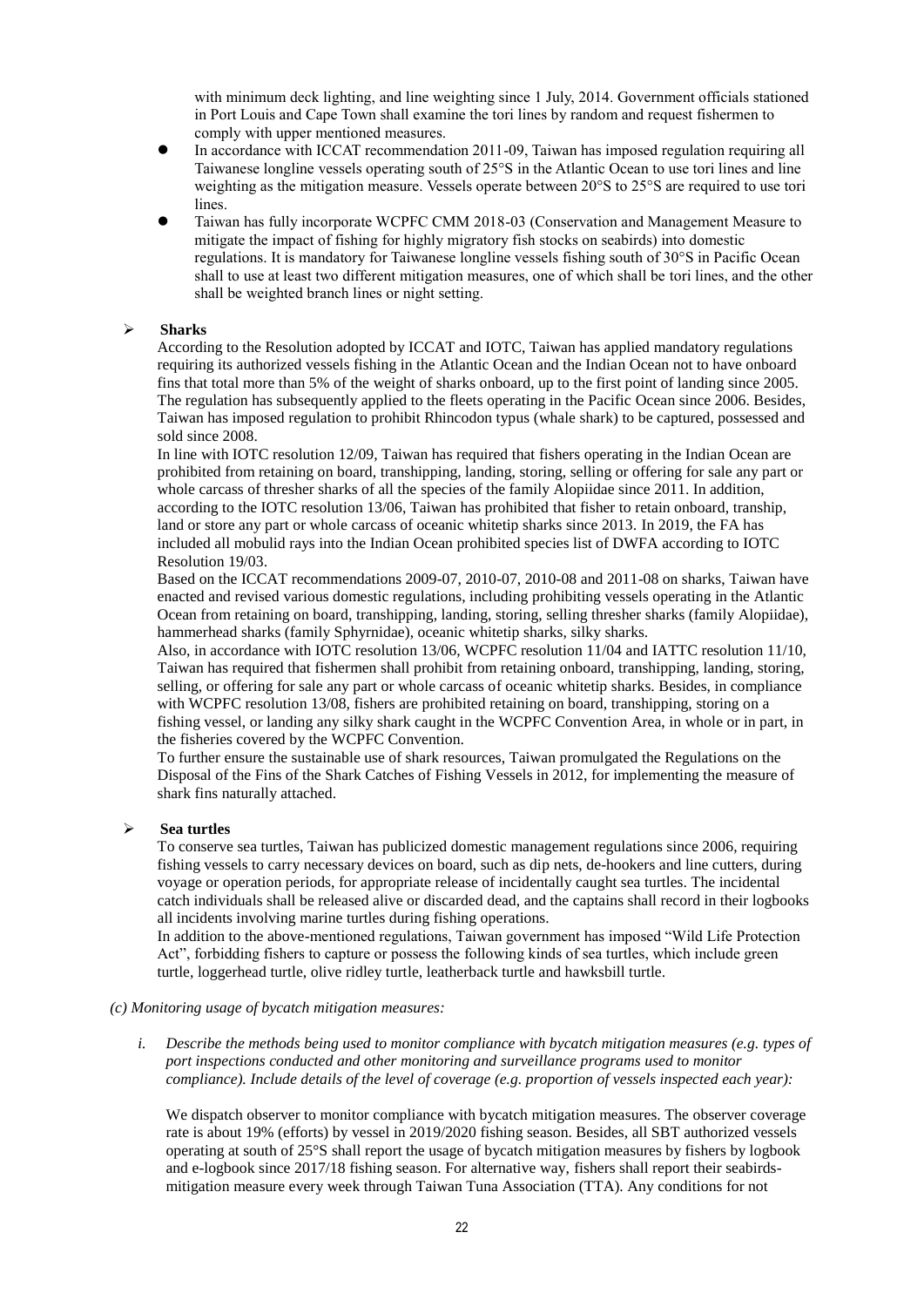compliance identified during review by the FA officials shall trigger further investigations and enforcement of sanctions.

*ii. Describe the type of information that is collected on mitigation measures as part of compliance programmes for SBT vessels:*

Fishers shall report the measures adopted by its vessels to the FA every day by E-logbook. Besides, observers shall record the mitigation measures adopted by the vessel on the observer's logbook since 2014.